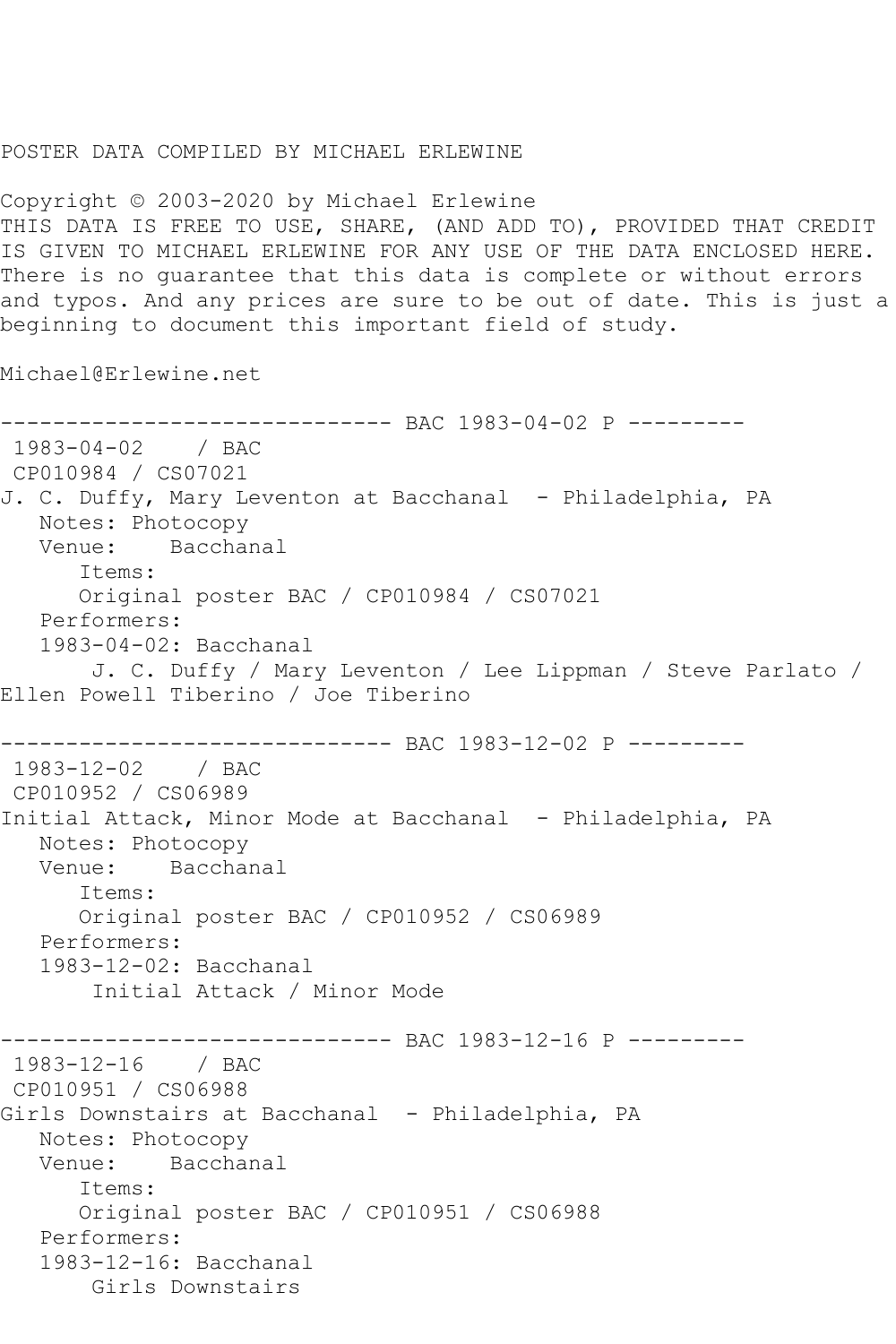------------------------------ CTG 1984-05-18 P --------- 1984-05-18 / CTG CP011637 / CS07674 Ruin at City Gardens [Trentonn, NJ] Notes: Photocopy Venue: City Gardens Items: Original poster CTG / CP011637 / CS07674 Performers: 1984-05-18 1984-06-22: City Gardens Grendel's Lair City Gardens Julius' Loft Empire Rock Club Underground Bacchanal Ruin ------------------------------ BAC 1984-09-21 P --------- 1984-09-21 / BAC CP010994 / CS07031 Ruin at Bacchanal - Philadelphia, PA Notes: Photocopy Venue: Bacchanal Items: Original poster BAC / CP010994 / CS07031 Performers: 1984-09-21: Bacchanal Ruin ------------------------------ BAC 1984-09-21 P --------- 1984-09-21 / BAC CP011003 / CS07040 Ruin at Bacchanal - Philadelphia, PA Notes: Photocopy (with set list on back)<br>Venue: Bacchanal Bacchanal Items: Original poster BAC / CP011003 / CS07040 Performers: 1984-09-21: Bacchanal Ruin ------------------------------ BAC 1984-11-15 P --------- 1984-11-15 / BAC CP011264 / CS07301 Endorphins at Bacchanal - Philadelphia, PA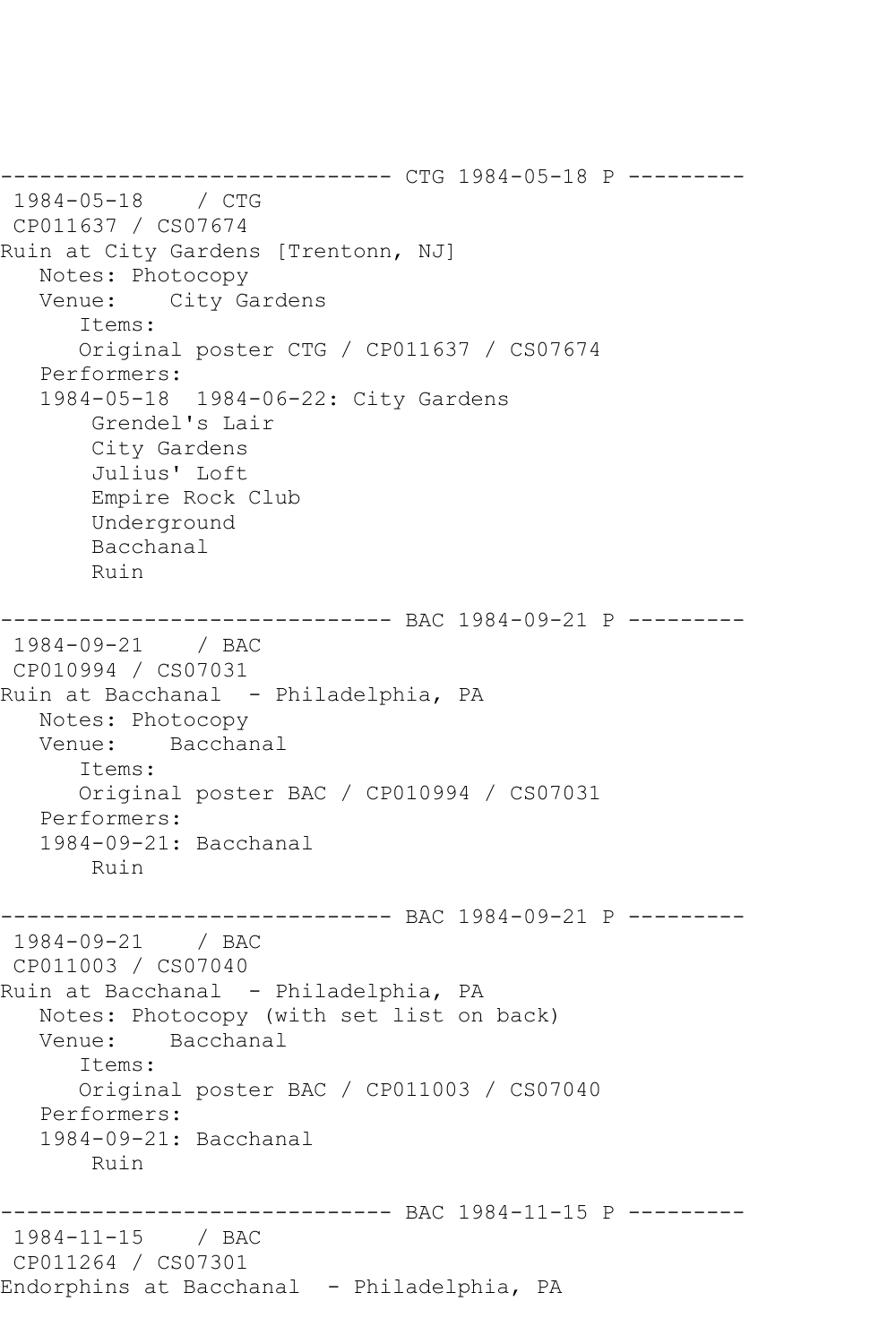Notes: Offset Venue: Bacchanal Items: Original poster BAC / CP011264 / CS07301 Performers: 1984-11-15 1984-11-29: Bacchanal East Side Club Endorphins ------------------------------ BAC 1985-04-26 P --------- 1985-04-26 / BAC CP011008 / CS07045 The Fabulous Fondas, The Dead Milkmen at Bacchanal - Philadelphia, PA Notes: Photocopy Venue: Bacchanal Items: Original poster BAC / CP011008 / CS07045 Performers: 1985-04-26: Bacchanal Fabulous Fondas / Dead Milkmen ------------------------------ BAC 1985-04-26 P --------- 1985-04-26 / BAC CP011011 / CS07048 The Fabulous Fondas, The Dead Milkmen at Bacchanal - Philadelphia, PA Notes: Photocopy (with set list) Venue: Bacchanal Items: Original poster BAC / CP011011 / CS07048 Performers: 1985-04-26: Bacchanal Fabulous Fondas / Dead Milkmen ------------------------------ BAC 1985-07-04 P --------- 1985-07-04 / BAC CP011012 / CS07049 Chris Bothwell, Nancy Cridland at Bacchanal - Philadelphia, PA Notes: Photocopy Artist: Helen Lewes Venue: Bacchanal Items: Original poster BAC / CP011012 / CS07049 Performers: 1985-07-04: Bacchanal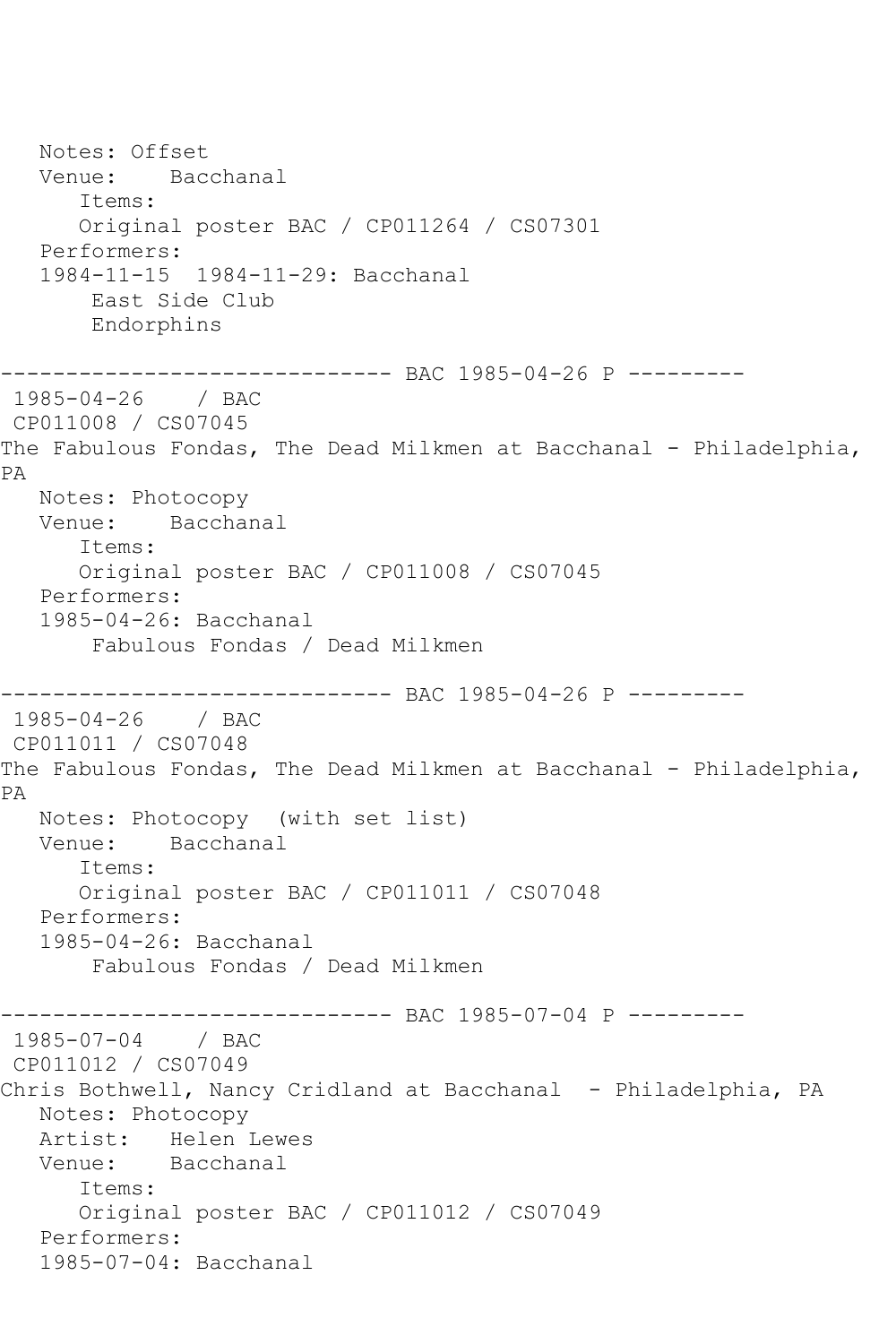Chris Bothwell / Nancy Cridland / Paul Curtis / Joe Duffy / Gena Bellando / Lexo Falkoff / Rick Griffin / Paul Grillo / John Hansel / Paul Herman / Drew King / Smokey Kitner / Stuart Lacey / James Lewes / Helen Lewes / Ken Pastori / Naomi Pitcairn / Dere ------------ BAC 1985-09-20 P ---------1985-09-20 / BAC CP011007 / CS07044 The Fabulous Fondas, The Dead Milkmen at Bacchanal - Philadelphia, PA Notes: Photocopy Venue: Bacchanal Items: Original poster BAC / CP011007 / CS07044 Performers: 1985-09-20: Bacchanal Fabulous Fondas / Dead Milkmen ------------------------------ BAC 1985-11-22 P --------- 1985-11-22 / BAC CP011020 / CS07057 Fabulous Fondas, Psychotic Norman at Bacchanal - Philadelphia, PA Notes: Photocopy<br>Venue: Bacchar Bacchanal Items: Original poster BAC / CP011020 / CS07057 Performers: 1985-11-22: Bacchanal Fabulous Fondas / Psychotic Norman ------------ BAC 1986-01-17 P ---------1986-01-17 / BAC CP010997 / CS07034 More Fiends, The Dead Milkmen at Bacchanal - Philadelphia, PA Notes: Pocopy Artist: More Fiends Venue: Bacchanal Items: Original poster BAC / CP010997 / CS07034 Performers: 1986-01-17: Bacchanal More Fiends / Dead Milkmen ------------------------------ BAC 1986-01-17 P --------- 1986-01-17 / BAC CP011017 / CS07054 Dead Milkmen, More Fiends at Bacchanal - Philadelphia, PA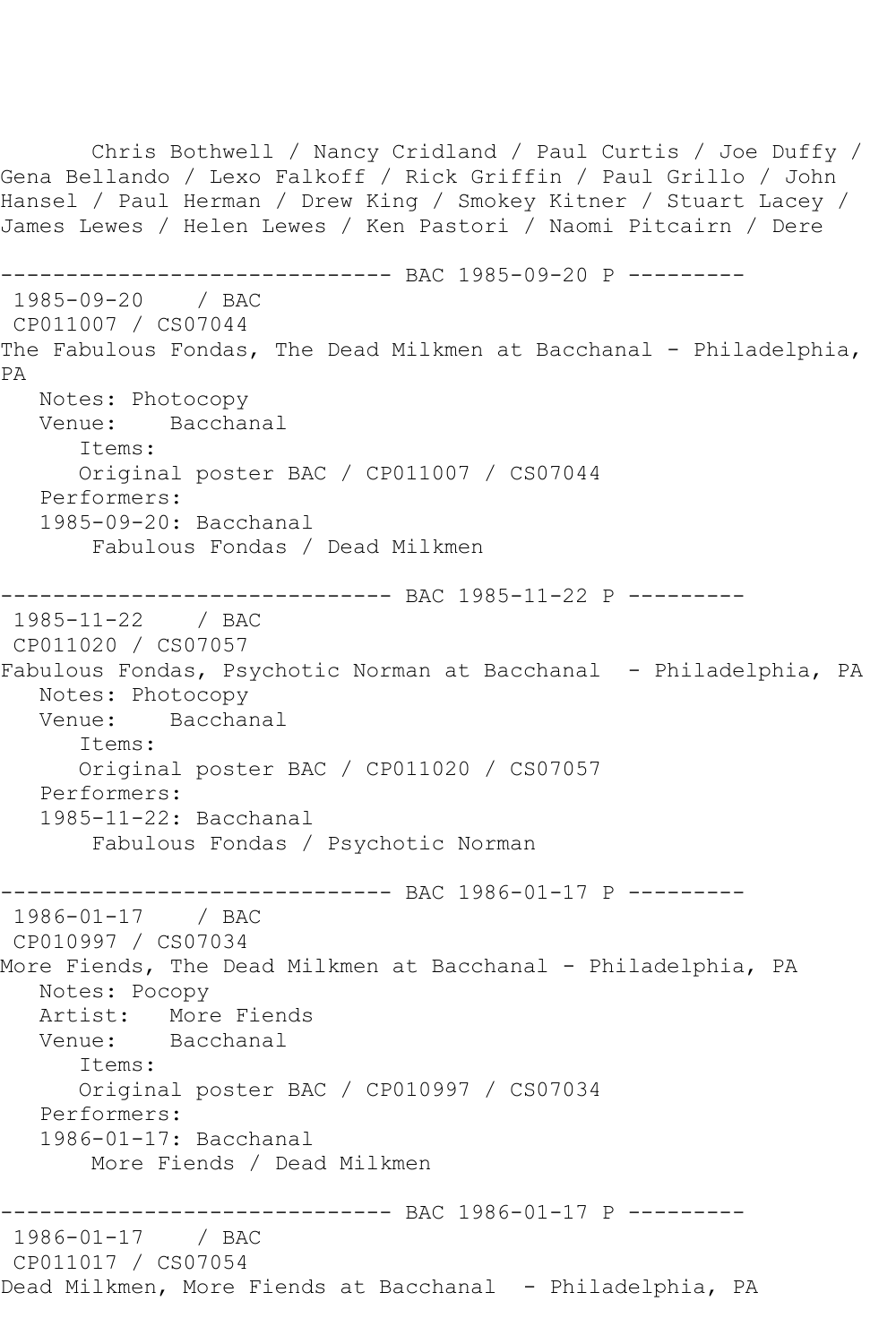```
 Notes: Paste-up for Photocopy
   Artist: More Fiends
   Venue: Bacchanal
       Items:
      Original poster BAC / CP011017 / CS07054
   Performers:
   1986-01-17: Bacchanal
        Dead Milkmen / More Fiends
------------------------------ 1986-03-01 P ---------
1986-03-01 / 
CP010995 / CS07032
More Fiends, Misfortunes of Virtue at Cave - Philadelphia, PA
   Notes: Photocopy
   Artist: More Fiends
   Venue: Cave
       Items:
      Original poster / CP010995 / CS07032
   Performers:
   1986-03-01 1986-04-04: Cave
        Electric Banana
       Union Bar and Grill
        St. Mary's Church
        Bacchanal
       More Fiends / Misfortunes of Virtue / Man Church / Dixie Pig 
Dick Executioners / Ambush Bugs / Carsickness / Blue / DWI / Circle 
of Shit / Cornbutts / 5 Story Fall / Fabulous Fondas
------------------------------ BAC 1986-04-04 P ---------
1986-04-04 / BAC 
CP010996 / CS07033
More Fiends, The Fabulous Fondas at Bacchanal - Philadelphia, PA
   Notes: Photocopy
   Venue: Bacchanal
       Items:
      Original poster BAC / CP010996 / CS07033
   Performers:
   1986-04-04: Bacchanal
       More Fiends / Fabulous Fondas
             ------------------------------ BAC 1986-04-04 P ---------
1986-04-04 / BAC 
CP011005 / CS07042
More Fiends, The Fabulous Fondas at Bacchanal - Philadelphia, PA
   Notes: Photocopy
   Venue: Bacchanal
       Items:
```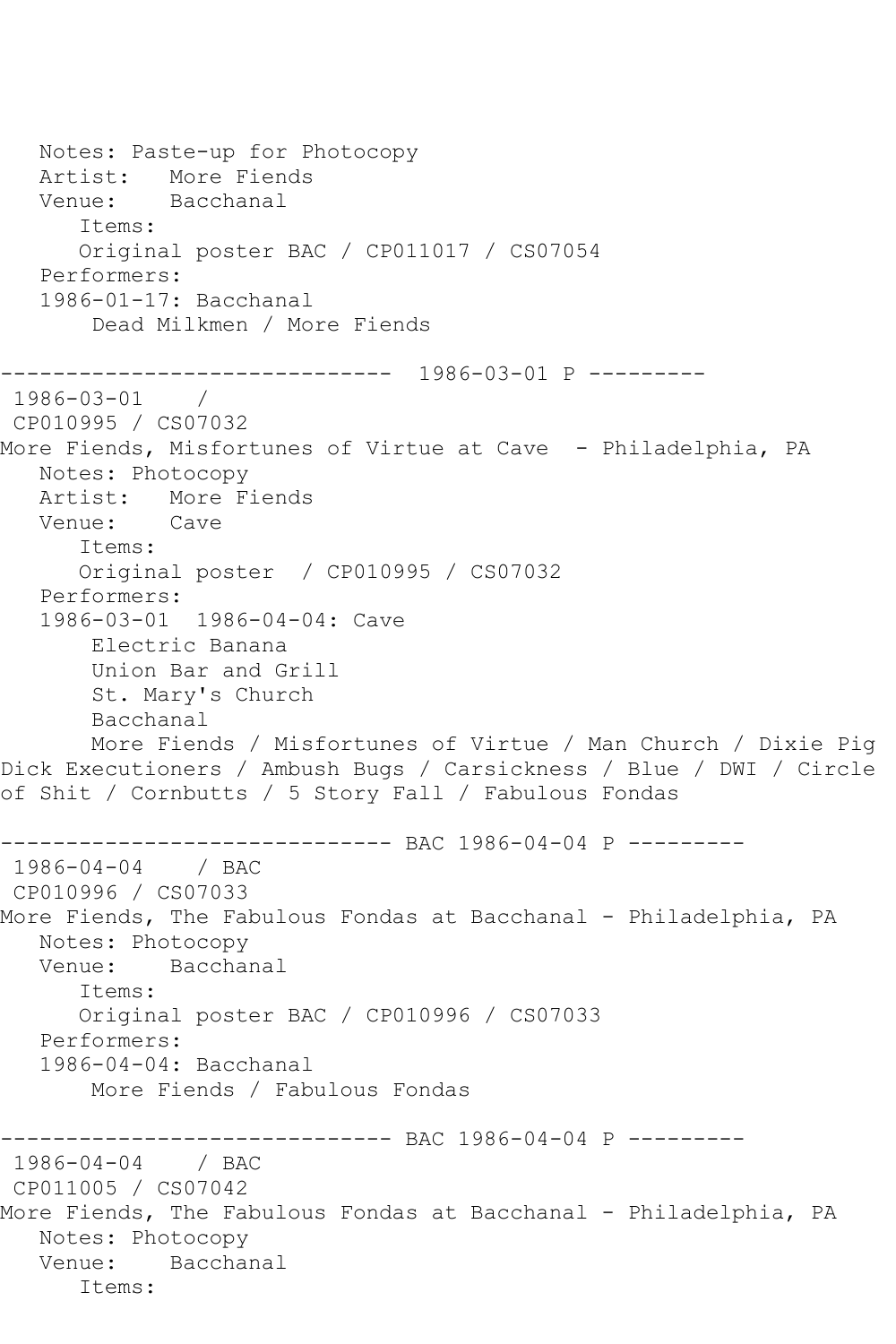```
 Original poster BAC / CP011005 / CS07042
    Performers:
    1986-04-04: Bacchanal
        More Fiends / Fabulous Fondas
          ------------------- BAC 1986-04-09 P ---------
1986-04-09 / BAC 
CP011006 / CS07043
Poor Girls at Bacchanal - Philadelphia, PA
  Notes: Photocopy<br>Venue: Bacchai
            Bacchanal
       Items:
       Original poster BAC / CP011006 / CS07043
   Performers:
    1986-04-09: Bacchanal
        Poor Girls
------------------------------ BAC 1986-07-04 P ---------
1986-07-04 / BAC 
CP011009 / CS07046
Fabulous Fondas, Electric Love Muffin at Bacchanal - Philadelphia,
PA
   Notes: Photocopy
   Venue: Bacchanal
       Items:
       Original poster BAC / CP011009 / CS07046
   Performers:
    1986-07-04: Bacchanal
        Fabulous Fondas / Electric Love Muffin
                   ------------ IRP 1986-11-02 P ---------
1986-11-02 / IRP 
CP012480 / CS08517
Ben Vaughan, Violent Femmes at Irving Plaza [Philadelphia, PA]
   Notes: Photocopy
   Venue: Irving Plaza
       Items:
       Original poster IRP / CP012480 / CS08517
    Performers:
    1986-11-02 1986-11-30: Irving Plaza
        City Gardens
        Irving Plaza
        Walt Whitman Center for Arts and Humanities
        Bacchanal
        City Gardens
        Irving Plaza
        930 Club, Washington DC
```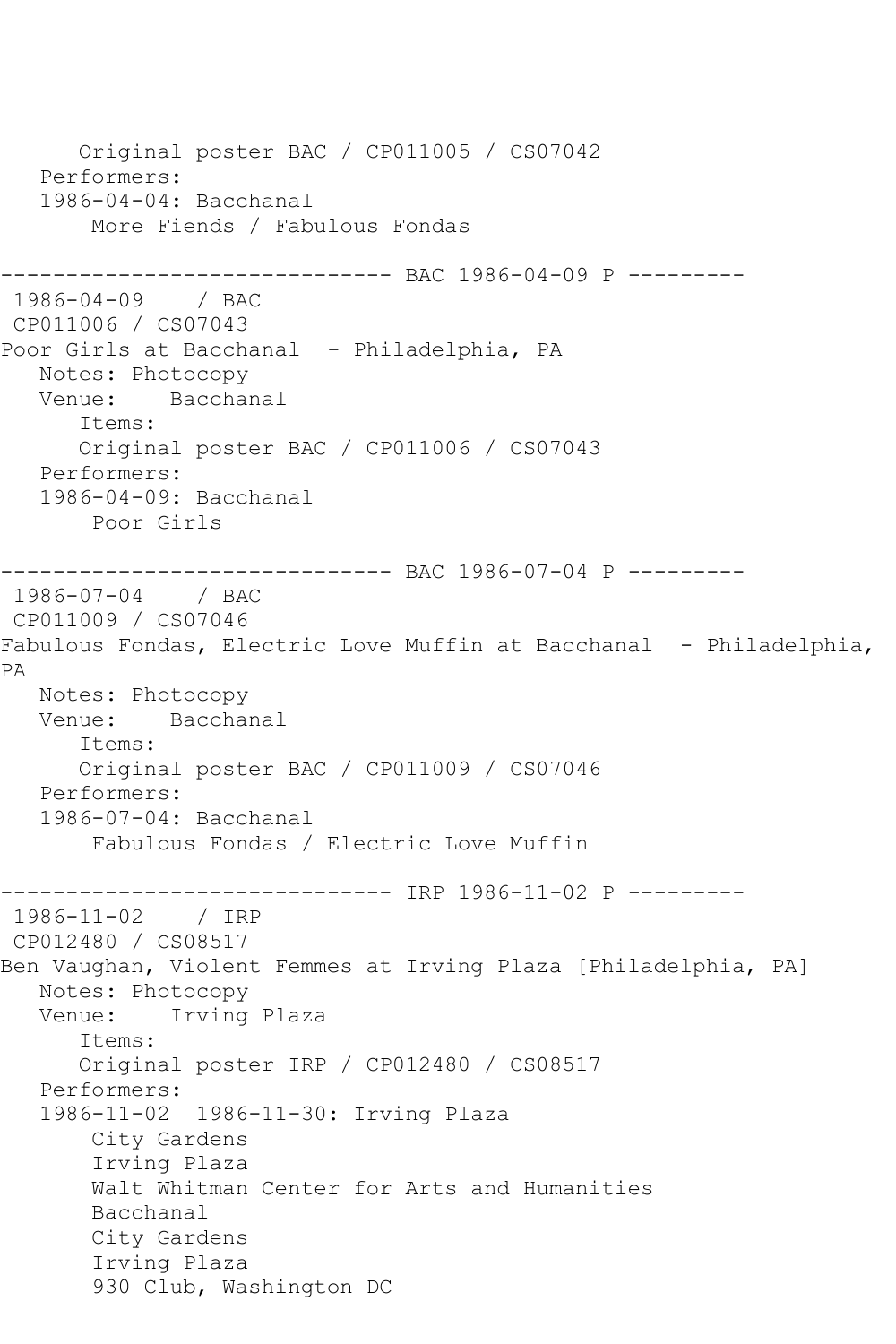Ben Vaughan / Violent Femmes ----------- BAC 1987-04-28 P ---------1987-04-28 / BAC CP010988 / CS07025 Spartacus "R, Jah Roots at Bacchanal - Philadelphia, PA Notes: Photocopy Venue: Bacchanal Items: Original poster BAC / CP010988 / CS07025 Performers: 1987-04-28: Bacchanal Spartacus "R / Jah Roots / Contrast ------------------------------ BAC 1987-05-01 P --------- 1987-05-01 / BAC CP022280 / CP022280 Persian Gulf, Alicia at Bacchanal - Philadelphia, PA Venue: Bacchanal Items: Original poster BAC / CP022280 / CP022280 (8-1/2 x 11) Performers: 1987-05-01: Bacchanal Persian Gulf 1987-05-02: Bacchanal Alicia / Johnny O's Classic Dogs of Love 1987-05-03: Bacchanal Susan Piper 1987-05-04: Bacchanal Bob Ocean / Buckleys / One / Finnochio / Laney Goodmyn 1987-05-06: Bacchanal Jim Wiles / Johnny Rhythm and the Dimestore 45s / Sky Grits 1987-05-07: Bacchanal Arlynne / Serial Killers / Cock Rockers 1987-05-08: Bacchanal Barbecue Bob and the Spareribs 1987-05-09: Bacchanal Clayton West / Philly Gumbo 1987-05-10: Bacchanal Greg Seebo 1987-05-11: Bacchanal Sharon Leonard Goodman 1987-05-13: Bacchanal Tattoo Blues Band / Doctor Bombay / Nixon's Head 1987-05-14: Bacchanal Arlynne / Ambush Bugs / Alicia 1987-05-15: Bacchanal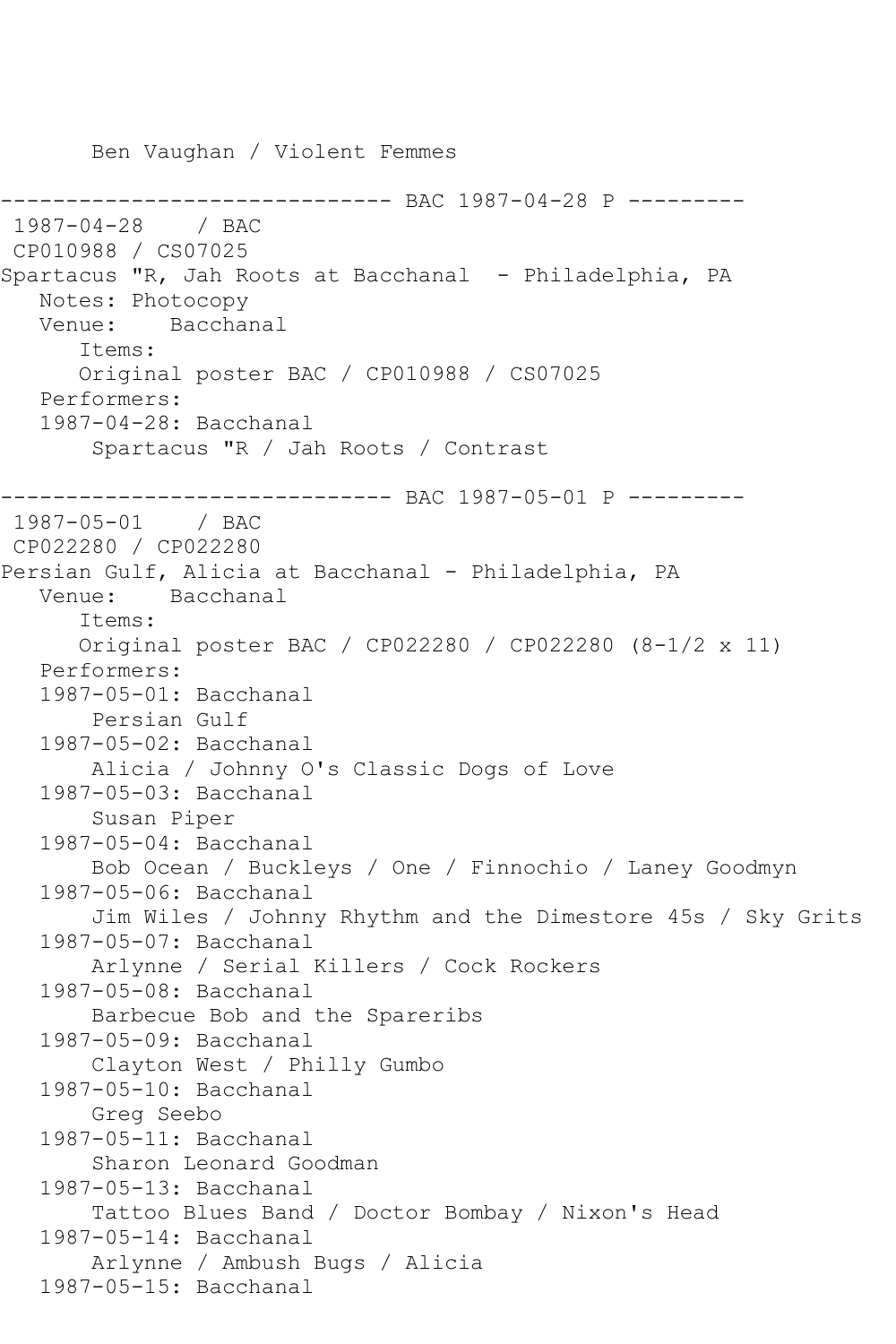```
 Bluesman Willie
    1987-05-16: Bacchanal
        Philly Gumbo / Michael Brook
    1987-05-17: Bacchanal
        Susan Piper
    1987-05-18: Bacchanal
        Bob Ocean / Michelle Patente
    1987-05-20: Bacchanal
        Paul Russo / Roger Miller
    1987-05-21: Bacchanal
        Arlynne / Randall Grass
    1987-05-22: Bacchanal
        Fabulous Fondas
    1987-05-23: Bacchanal
        Clayton West / Philly Gumbo
    1987-05-25: Bacchanal
        W. D. Ehrhart / Bob Ocean / Jerome Robinson
    1987-05-27: Bacchanal
        Jim Wiles / Jerome Robinson / Ebu Dbu
    1987-05-28: Bacchanal
        Arlynne / Jonnie Dog and the Dingos
    1987-05-29: Bacchanal
        Wild Bohemians
    1987-05-30: Bacchanal
        Bob Ocean / Philly Gumbo
    1987-05-31: Bacchanal
        Nancy and Barry Kearson
                    ----------- BAC 1987-08-26 P ---------
1987-08-26 / BAC 
CP010989 / CS07026
Serial Killers, Black Snake Blues Band at Bacchanal - Philadelphia,
PA
   Notes: Photocopy
   Venue: Bacchanal
       Items:
       Original poster BAC / CP010989 / CS07026
    Performers:
    1987-08-26: Bacchanal
        Serial Killers / Black Snake Blues Band / R. L. Malloy / R. 
Kern
------------------------------ BAC 1987-11-11 P ---------
1987-11-11 / BAC 
CP010986 / CS07023
Homo Picnic, Tons of Nuns at Bacchanal - Philadelphia, PA
   Notes: Photocopy
```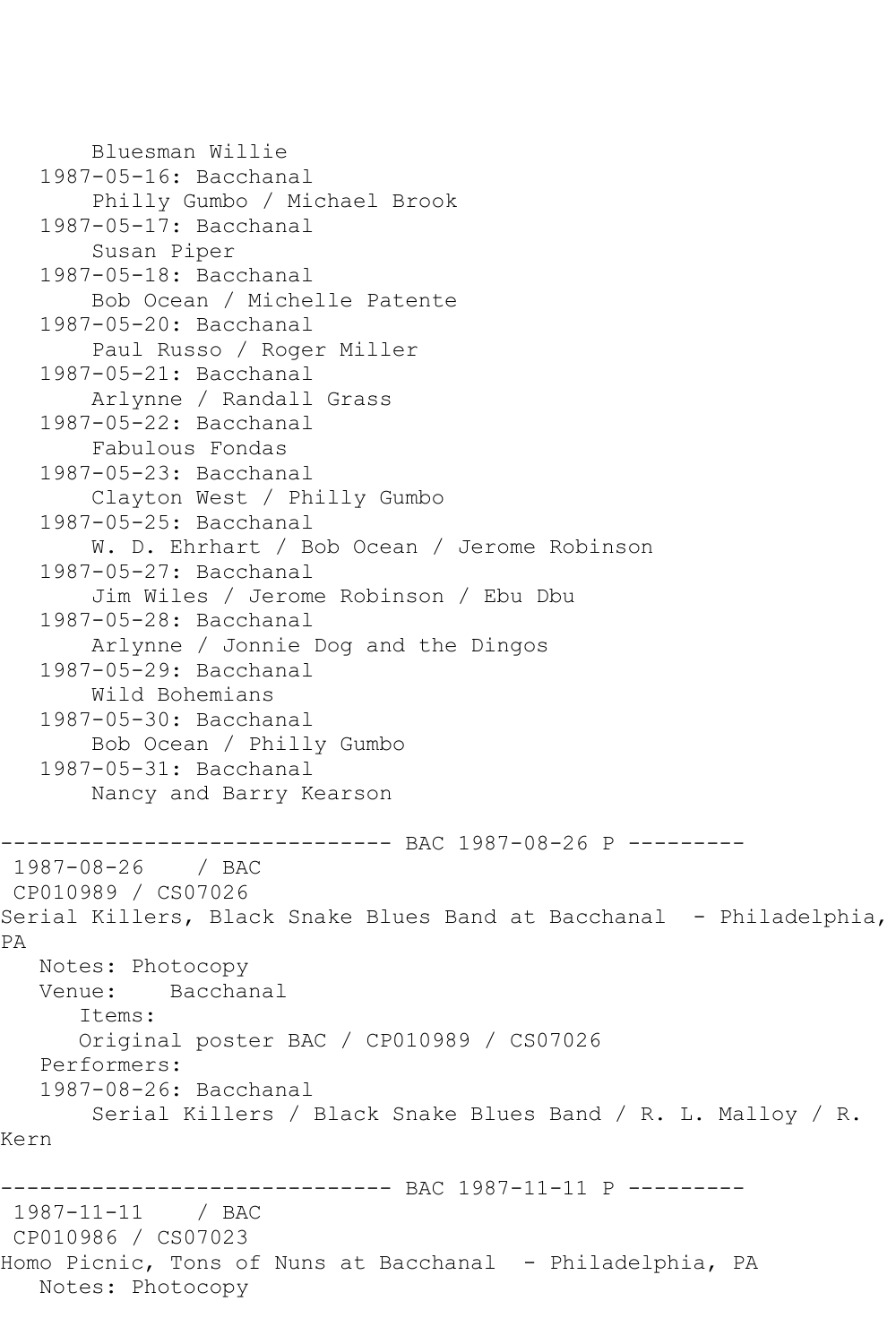Venue: Bacchanal Items: Original poster BAC / CP010986 / CS07023 Performers: 1987-11-11: Bacchanal Homo Picnic / Tons of Nuns / Outcasts ------------------------------ BAC 1987-12-03 P --------- 1987-12-03 / BAC CP010961 / CS06998 Buddist Delite, Ornamental Wigwam at Bacchanal - Philadelphia, PA Notes: Photocopy<br>Venue: Bacchai Bacchanal Items: Original poster BAC / CP010961 / CS06998 Performers: 1987-12-03 1987-12-04: Bacchanal Buddist Delite / Ornamental Wigwam / Kenn Kweder / Wishniaks / Baby Flamehead / Doctor Bombay / Nixon's Head / Wack Mags ------------------------------ BAC 1988-01-13 P --------- 1988-01-13 / BAC CP010992 / CS07029 More Fiends, A Subtle Plague at Bacchanal - Philadelphia, PA Notes: Photocopy Artist: Manny Shinn<br>Venue: Bacchanal Bacchanal Items: Original poster BAC / CP010992 / CS07029 Performers: 1988-01-13: Bacchanal More Fiends / Subtle Plague ------------------------------ BAC 1988-01-15 P --------- 1988-01-15 / BAC CP010959 / CS06996 Decontrol, Doctor at Tree at Bacchanal - Philadelphia, PA Notes: Photocopy Venue: Bacchanal Items: Original poster BAC / CP010959 / CS06996 Performers: 1988-01-15: Bacchanal Decontrol / Doctor at Tree / Go to Blazes / More Fiends / Uptown Bones ------------------------------ BAC 1988-01-27 P ---------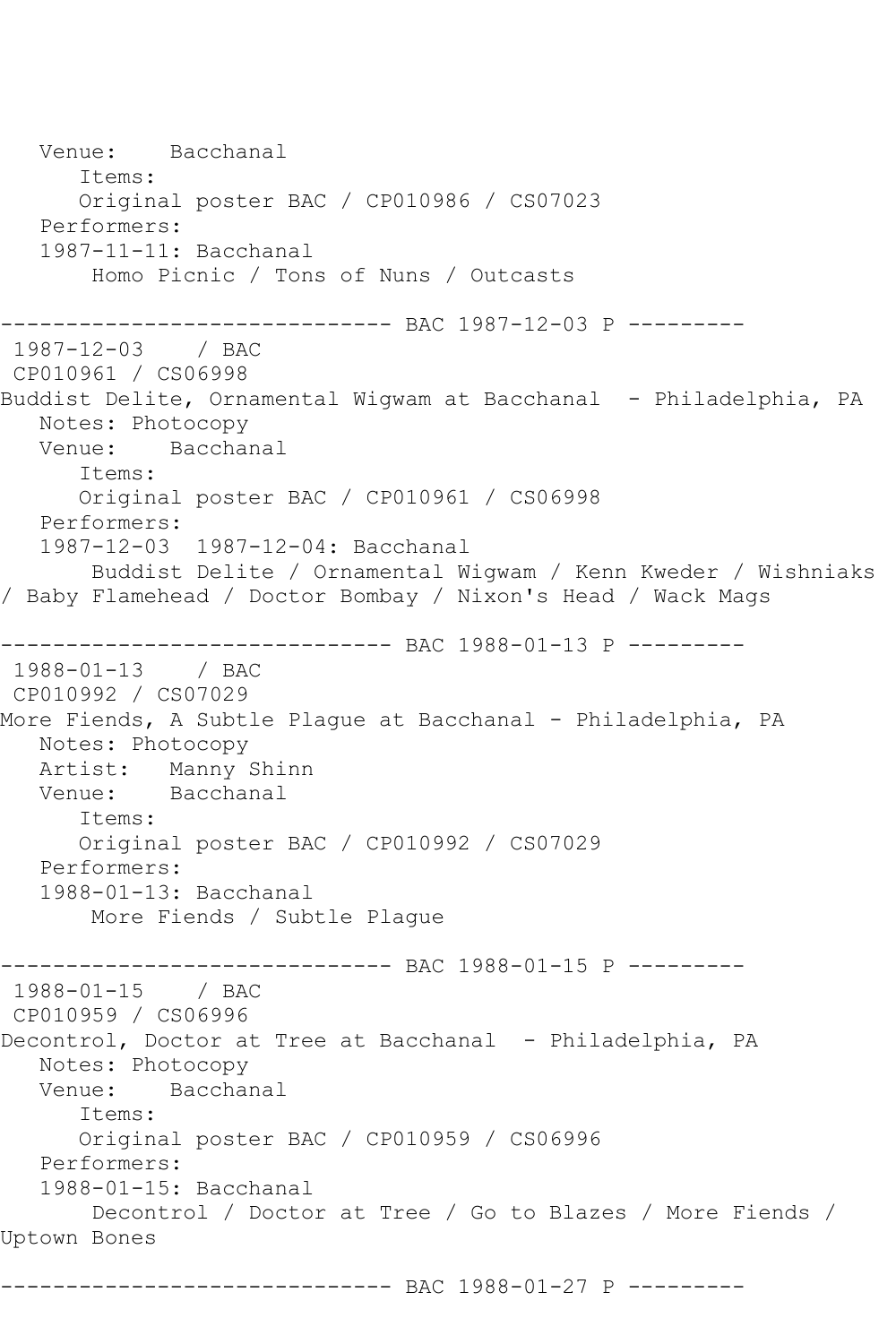```
1988-01-27 / BAC 
CP011000 / CS07037
Mud Pie, Trained Attack Dogs at Bacchanal - Philadelphia, PA
  Notes: Photocopy<br>Venue: Bacchai
           Bacchanal
       Items:
      Original poster BAC / CP011000 / CS07037
   Performers:
   1988-01-27: Bacchanal
        Mud Pie / Trained Attack Dogs
------------------------------ BAC 1988-01-27 P ---------
1988-01-27 / BAC 
CP011001 / CS07038
Mud Pie, Trained Attack Dogs at Bacchanal - Philadelphia, PA
   Notes: Photocopy
   Venue: Bacchanal
       Items:
       Original poster BAC / CP011001 / CS07038
   Performers:
   1988-01-27: Bacchanal
        Mud Pie / Trained Attack Dogs
------------------------------ BAC 1988-04-13 P ---------
1988-04-13 / BAC 
CP011015 / CS07052
More Fiends, Triggervision at Bacchanal - Philadelphia, PA
   Notes: Photocopy
   Artist: More Fiends
   Venue: Bacchanal
       Items:
       Original poster BAC / CP011015 / CS07052
   Performers:
   1988-04-13: Bacchanal
        More Fiends / Triggervision / Carnival of Shame
------------------------------ BAC 1988-04-15 P ---------
1988-04-15 / BAC 
CP010990 / CS07027
Scram!, Subtle Plaque at Bacchanal - Philadelphia, PA
   Notes: Photocopy
   Venue: Bacchanal
      Items:
      Original poster BAC / CP010990 / CS07027
   Performers:
   1988-04-15: Bacchanal
        Scram! / Subtle Plague
```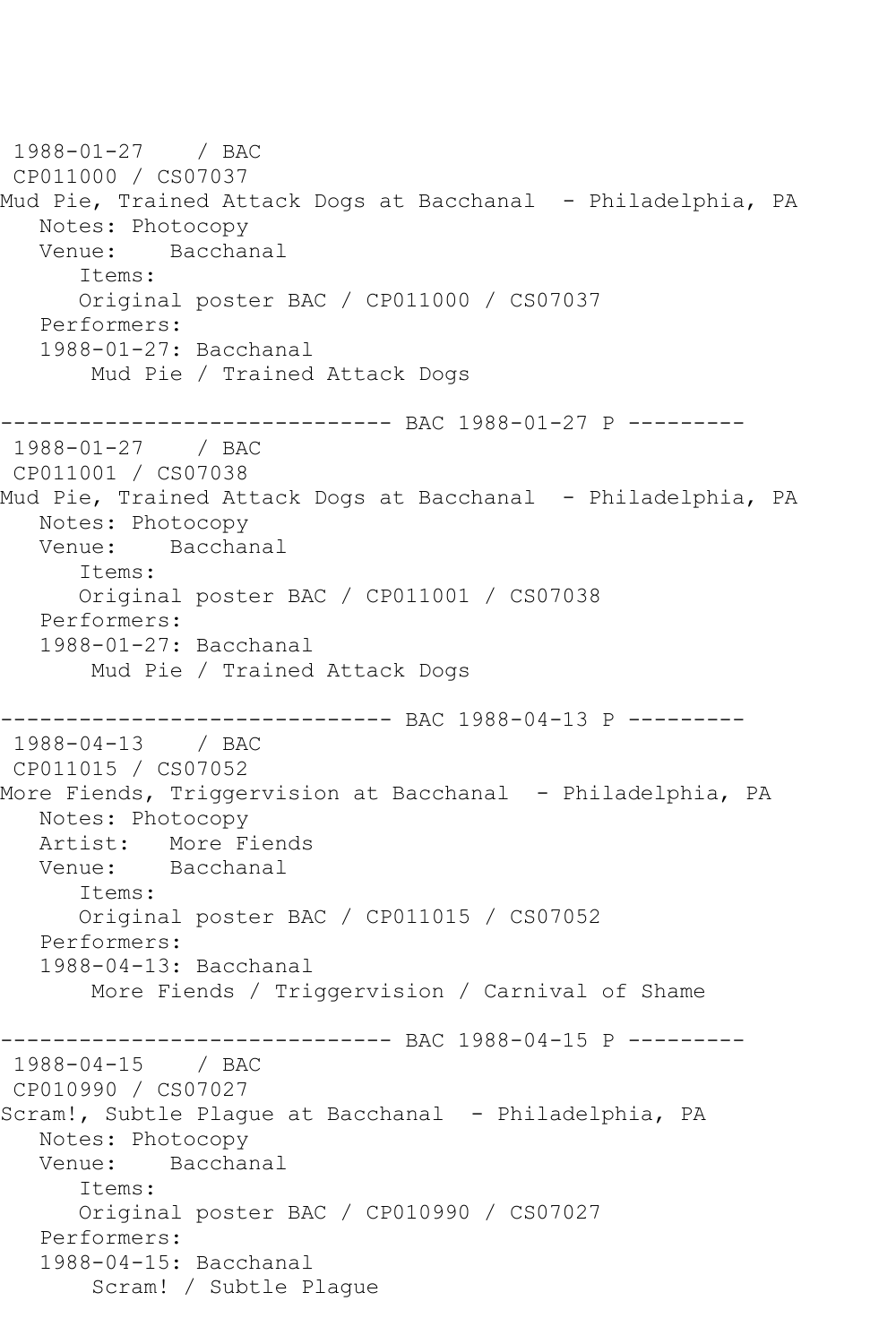------------------------------ BAC 1988-05-22 P --------- 1988-05-22 / BAC CP010991 / CS07028 Sky Grits, Uptown Bones at Bacchanal - Philadelphia, PA Notes: Photocopy Venue: Bacchanal Items: Original poster BAC / CP010991 / CS07028 Performers: 1988-05-22: Bacchanal Sky Grits / Uptown Bones ------------------------------ BAC 1988-05-26 P --------- 1988-05-26 / BAC CP010968 / CS07005 She Male Encounters, Orifice at Bacchanal - Philadelphia, PA Notes: Photocopy<br>Venue: Bacchai Bacchanal Items: Original poster BAC / CP010968 / CS07005 Performers: 1988-05-26: Bacchanal She Male Encounters / Orifice / Lesbian Farm Experience ------------------------------ BAC 1988-05-26 P --------- 1988-05-26 / BAC CP010976 / CS07013 She Male Encounters, Orifice at Bacchanal - Philadelphia, PA Notes: Two Color Screenprint Venue: Bacchanal Items: Original poster BAC / CP010976 / CS07013 Performers: 1988-05-26: Bacchanal She Male Encounters / Orifice / Lesbian Farm Experience ------------------------------ BAC 1988-06-05 P --------- 1988-06-05 / BAC CP010962 / CS06999 Die Kreuzen, Paul K and the Weathermen at Bacchanal - Philadelphia, PA Notes: Photocopy Venue: Bacchanal Items: Original poster BAC / CP010962 / CS06999 Performers: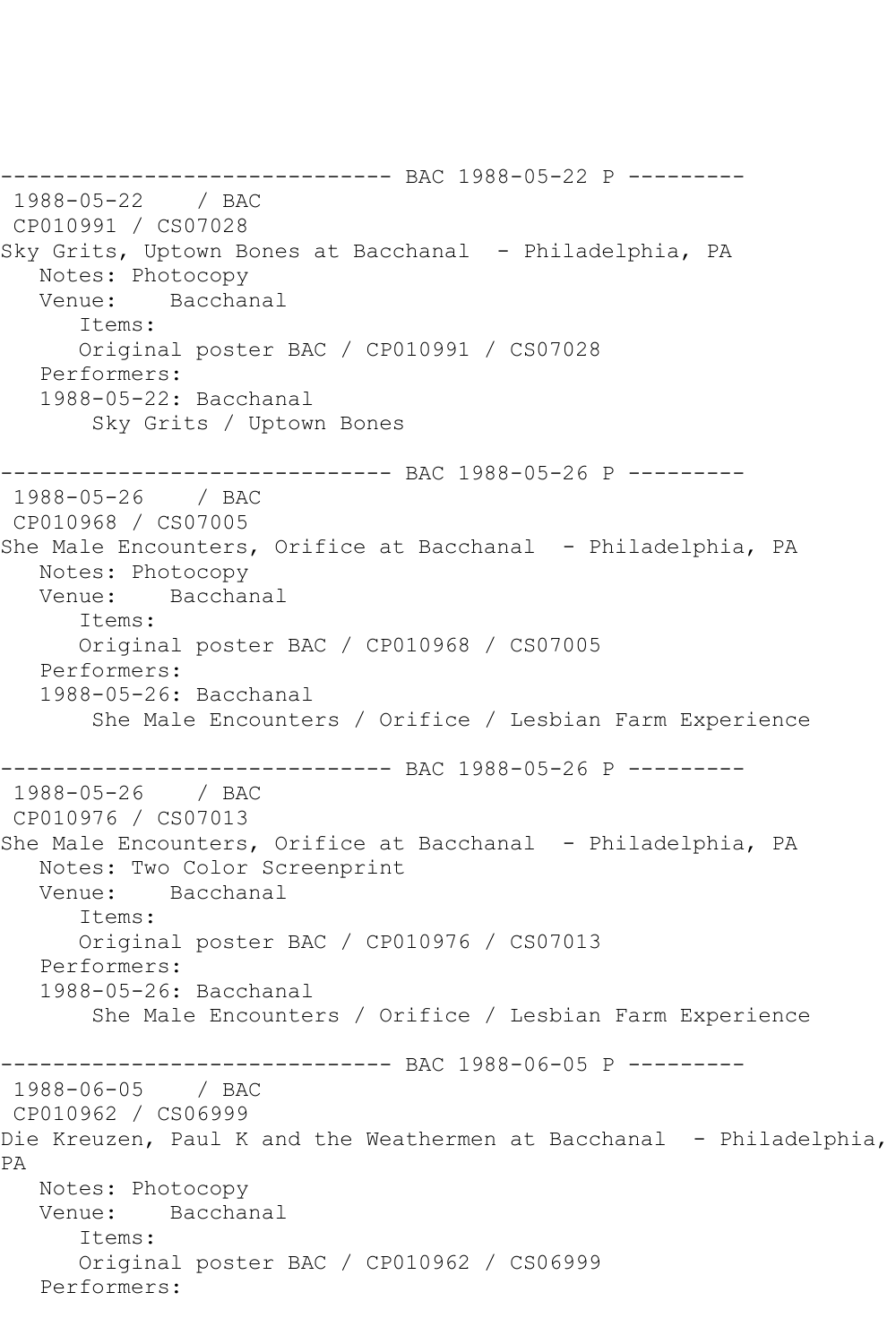1988-06-05: Bacchanal Die Kreuzen / Paul K and the Weathermen ------------------------------ BAC 1988-06-10 P --------- 1988-06-10 / BAC CP011013 / CS07050 Jesus Jones, More Fiends at Bacchanal - Philadelphia, PA Notes: Photomontage Artist: More Fiends<br>Venue: Bacchanal Bacchanal Items: Original poster BAC / CP011013 / CS07050 Performers: 1988-06-10: Bacchanal Jesus Jones / More Fiends / Doctor Bombay ------------------------------ BAC 1988-06-10 P --------- 1988-06-10 / BAC CP022278 / CP022278 Doctor Bombay, More Fiends at Bacchanal - Philadelphia, PA Venue: Bacchanal Items: Original poster BAC / CP022278 / CP022278 (8-1/2 x 11) Performers: 1988-06-10: Bacchanal Doctor Bombay / More Fiends ----------- BAC 1988-06-16 P ----------1988-06-16 / BAC CP010966 / CS07003 Skankin LJ the DJ, Rankin Wally-I at Bacchanal - Philadelphia, PA Notes: Offset Venue: Bacchanal Items: Original poster BAC / CP010966 / CS07003 Performers: 1988-06-16: Bacchanal Skankin LJ the DJ / Rankin Wally-I ------------------------------ BAC 1988-06-20 P --------- 1988-06-20 / BAC CP010985 / CS07022 Trace, Tinkbomben at Bacchanal - Philadelphia, PA Notes: Photocopy Venue: Bacchanal Items: Original poster BAC / CP010985 / CS07022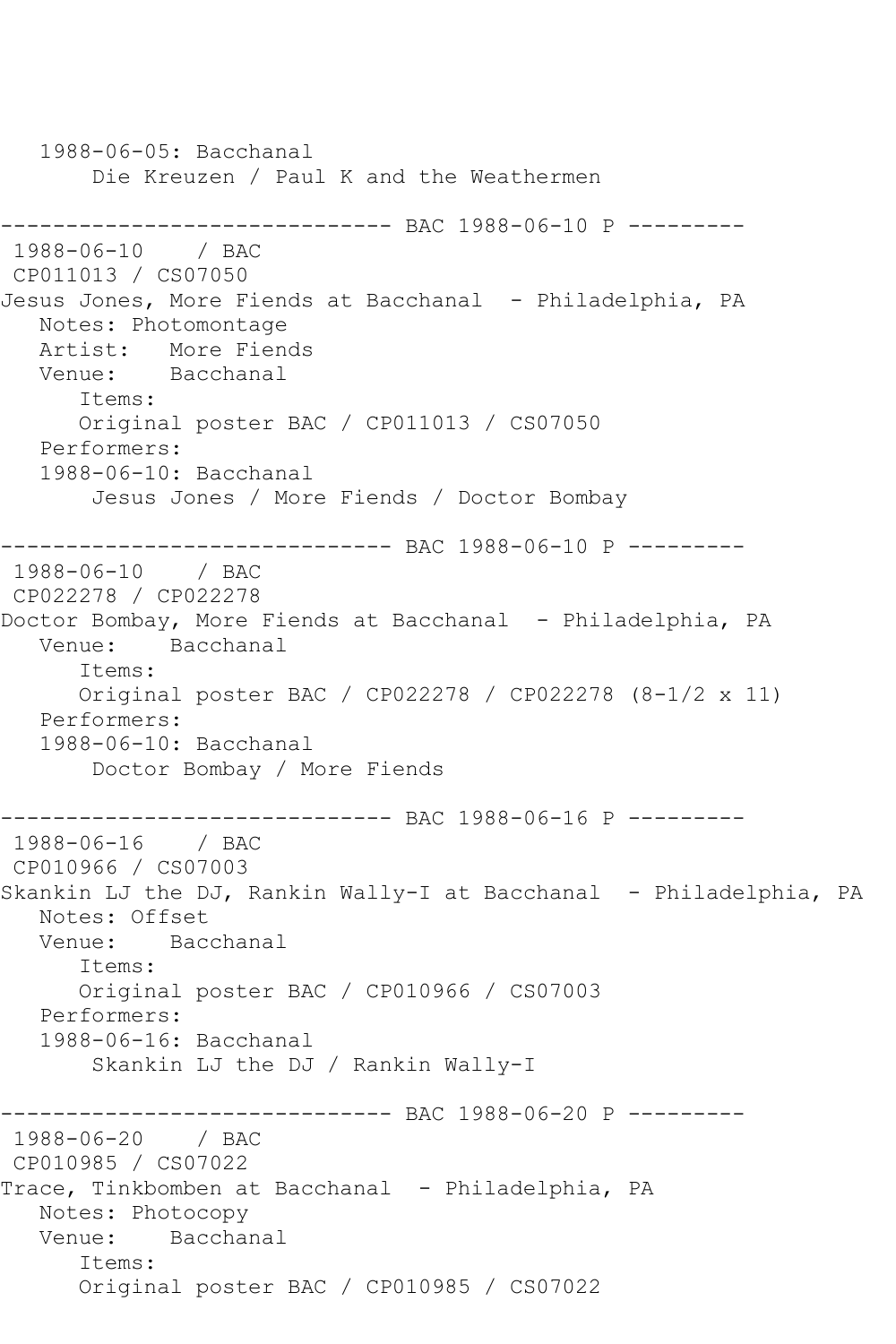```
 Performers:
   1988-06-20: Bacchanal
        Trace / Tinkbomben
------------------------------ BAC 1988-06-20 P ---------
1988-06-20 / BAC 
CP011002 / CS07039
Trace, Mud Pie at Bacchanal - Philadelphia, PA
   Notes: Photocopy
   Venue: Bacchanal
       Items:
       Original poster BAC / CP011002 / CS07039
   Performers:
    1988-06-20: Bacchanal
        Trace / Mud Pie / Stinkbomben
------------------------------ BAC 1988-06-22 P ---------
1988-06-22 / BAC 
CP010998 / CS07035
Big Thing, Trilogy of Terror at Bacchanal - Philadelphia, PA
   Notes: offset card
   Venue: Bacchanal
       Items:
       Original poster BAC / CP010998 / CS07035
    Performers:
    1988-06-22: Bacchanal
        Big Thing / Trilogy of Terror
                -------------- BAC 1988-07-01 P ---------
1988-07-01 / BAC 
CP010978 / CS07015
Phil Sumpter at Bacchanal - Philadelphia, PA
  Notes: Offset<br>Venue: Baco
          Bacchanal
       Items:
       Original poster BAC / CP010978 / CS07015
   Performers:
    1988-07-01: Bacchanal
        Phil Sumpter
                   ------------------------------ BAC 1988-07-01 P ---------
1988-07-01 / BAC 
CP022279 / CP022279
Noble "Thin Man" Watts, Midnight Creepers at Bacchanal -
Philadelphia, PA
   Venue: Bacchanal
       Items:
```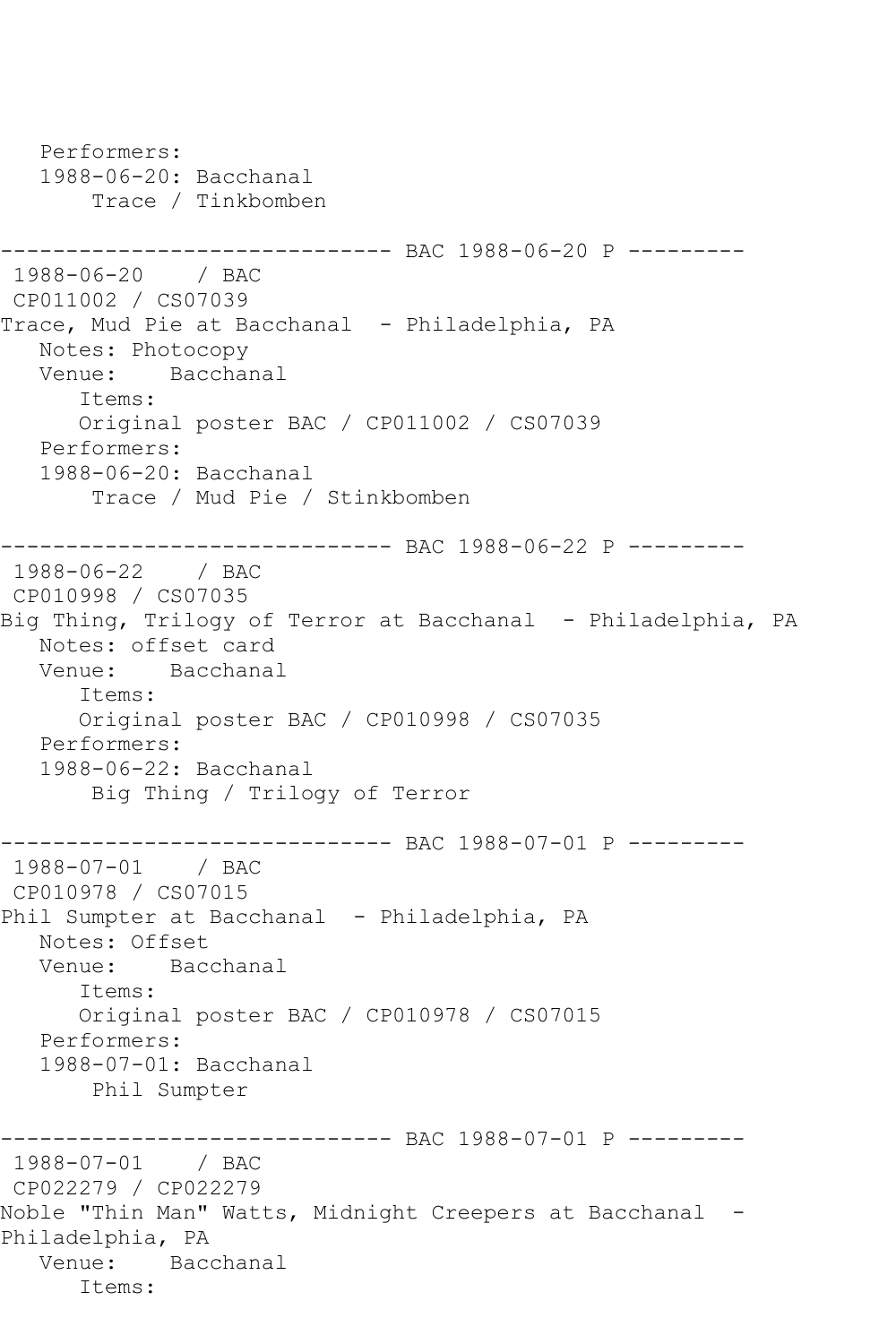Original poster BAC / CP022279 / CP022279 (8-1/2 x 11) Performers: 1988-07-01: Bacchanal Noble "Thin Man" Watts / Midnight Creepers 1988-07-02: Bacchanal John Stanton / Philly Gumbo 1988-07-03: Bacchanal Greg Seebo / Belly Laughs / Danny Russo Blues Band / Two Trains 1988-07-04: Bacchanal Dharma Bums 1988-07-05: Bacchanal Sons of Ace / Contrast 1988-07-05: Bacchanal Sons of Ace / Contrast 1988-07-06: Bacchanal Larry Miesse / Life After Elvis 1988-07-07: Bacchanal Rapunzel's Revenge / Others / Soul Twisters 1988-07-08: Bacchanal Nixon's Head / Wishniaks 1988-07-09: Bacchanal Philly Gumbo / Chris Chandler 1988-07-10: Bacchanal Susan Piper / Bellylaughs / Red Herring / Deleriants 1988-07-11: Bacchanal Balls / Uptown Bones 1988-07-11: Bacchanal Sons of Ace / Contrast 1988-07-12: Bacchanal Sons of Ace / Contrast 1988-07-12: Bacchanal Sons of Ace / Contrast 1988-07-13: Bacchanal Nick Sistrun / Mudpie / Scab Cadillac / Jack Lord's Hair 1988-07-14: Bacchanal Rapunzel's Revenge / Mosh the Hoople / Heavy Indigo 1988-07-15: Bacchanal Fabulous Fondas / Dead Girls in Tight Skirts 1988-07-16: Bacchanal Philly Gumbo / Steve Mackey 1988-07-17: Bacchanal Doctor at Tree / Barry Dread / Kanam / McRad / Bob Ocean / Public Service / Tokyo Rumor Mill 1988-07-18: Bacchanal 70,000 Tools / Lawn Darts 1988-07-19: Bacchanal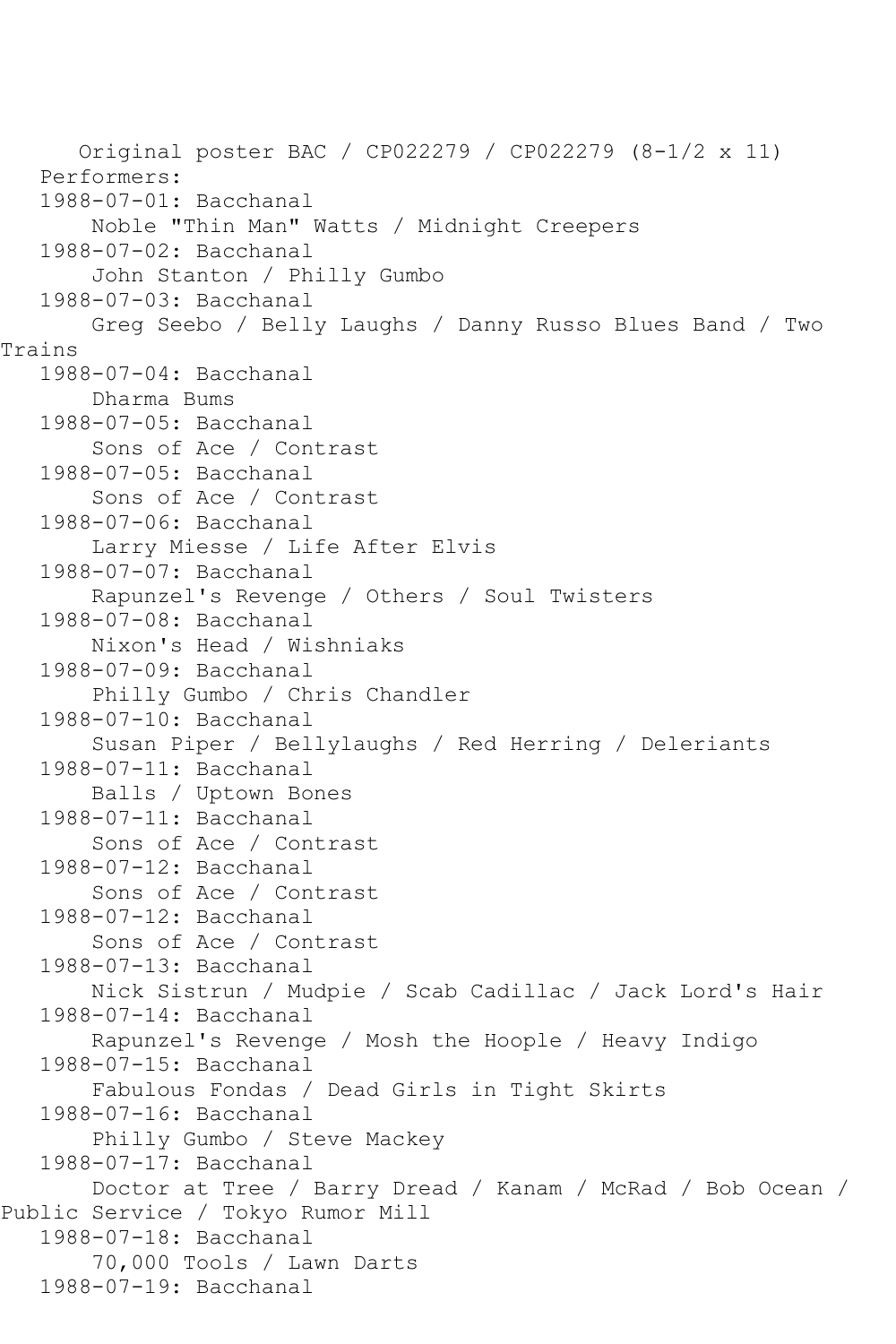```
 Sons of Ace / Contrast
    1988-07-19: Bacchanal
        Sons of Ace / Contrast
    1988-07-20: Bacchanal
        Trouble Dolls / More Fiends
    1988-07-21: Bacchanal
        Rapunzel's Revenge / Modern Beatnik
    1988-07-22: Bacchanal
        Cobalt Blues Band
    1988-07-23: Bacchanal
        Philly Gumbo / J. K. Novak
    1988-07-24: Bacchanal
        Belly Laughs / Susan Piper / Revolvos
    1988-07-25: Bacchanal
        P. M. & the New Breed
    1988-07-26: Bacchanal
        Sons of Ace / Contrast
    1988-07-26: Bacchanal
        Sons of Ace / Contrast
    1988-07-27: Bacchanal
        Skip Heller / Roney and the Eldorados
    1988-07-28: Bacchanal
        Rapunzel's Revenge / Wishniaks / Flight of Mavis
    1988-07-29: Bacchanal
        Barbecue Bob and the Spareribs
    1988-07-30: Bacchanal
        Philly Gumbo / Michael Brook & Marc Rubin
    1988-07-31: Bacchanal
        NoblGarry Cogdell / Belly Laughs / Nik Everett
                     ---------- BAC 1988-07-13 P ---------
1988-07-13 / BAC 
CP010999 / CS07036
Scab Cadillac, Mud Pie at Bacchanal - Philadelphia, PA
   Notes: Photocopy (hand colored)
   Venue: Bacchanal
       Items:
       Original poster BAC / CP010999 / CS07036
   Performers:
    1988-07-13: Bacchanal
        Scab Cadillac / Mud Pie / Jack Lord's Hair
              ------------------------------ BAC 1988-07-18 P ---------
1988 - 07 - 18CP022281 / CP022281
70,000 Tools, Lawn Darts at Bacchanal - Philadelphia, PA
   Venue: Bacchanal
```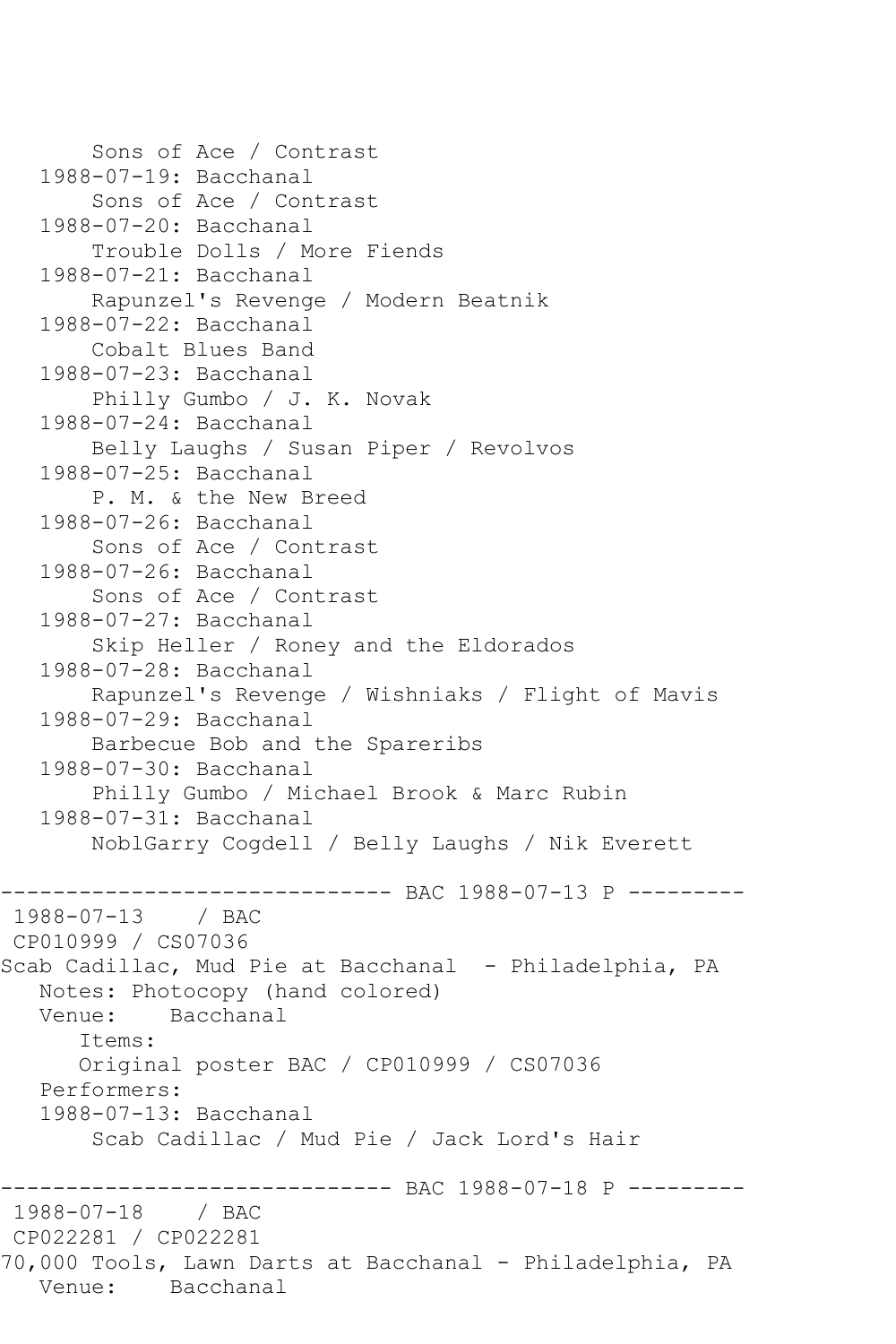```
 Items:
       Original poster BAC / CP022281 / CP022281 (8-1/2 x 11)
   Performers:
    1988-07-18: Bacchanal
        70,000 Tools / Lawn Darts
                ------------------------------ BAC 1988-07-20 P ---------
1988-07-20 / BAC 
CP011018 / CS07055
More Fiends, The Big Thing at Bacchanal - Philadelphia, PA
   Notes: Photocopy
  Artist: More Fiends<br>Venue: Bacchanal
            Bacchanal
       Items:
       Original poster BAC / CP011018 / CS07055
   Performers:
    1988-07-20: Bacchanal
        More Fiends / Big Thing
-------------------------------- BAC 1988-08-01 P ---------<br>1988-08-01   / BAC
1988-08-01
CP010974 / CS07011
Napalm Sunday, Uptown Bones at Bacchanal - Philadelphia, PA
   Notes: Photocopy
   Venue: Bacchanal
       Items:
       Original poster BAC / CP010974 / CS07011
   Performers:
    1988-08-01 1988-08-31: Bacchanal
        Napalm Sunday / Uptown Bones / Contrast / Sons of Ace / 
Skins, Winds, and Rhythm / Our Time is Now Band / Sweet Daddy Grace 
/ Dynagroove / Peter Craigie / Philly Gumbo / Merchant Square / 
Chosen / Santiago Jimenez, Jr. / Rapunzel's Revenge / Bob Ocean / 
Infide
------------------------------ BAC 1988-08-07 P ---------
1988-08-07 / BAC 
CP010972 / CS07009
Bunjitones, Epileptic Albino Bullfrogs at Bacchanal - Philadelphia, 
PA
   Notes: Photocopy
   Venue: Bacchanal
       Items:
       Original poster BAC / CP010972 / CS07009
    Performers:
    1988-08-07: Bacchanal
```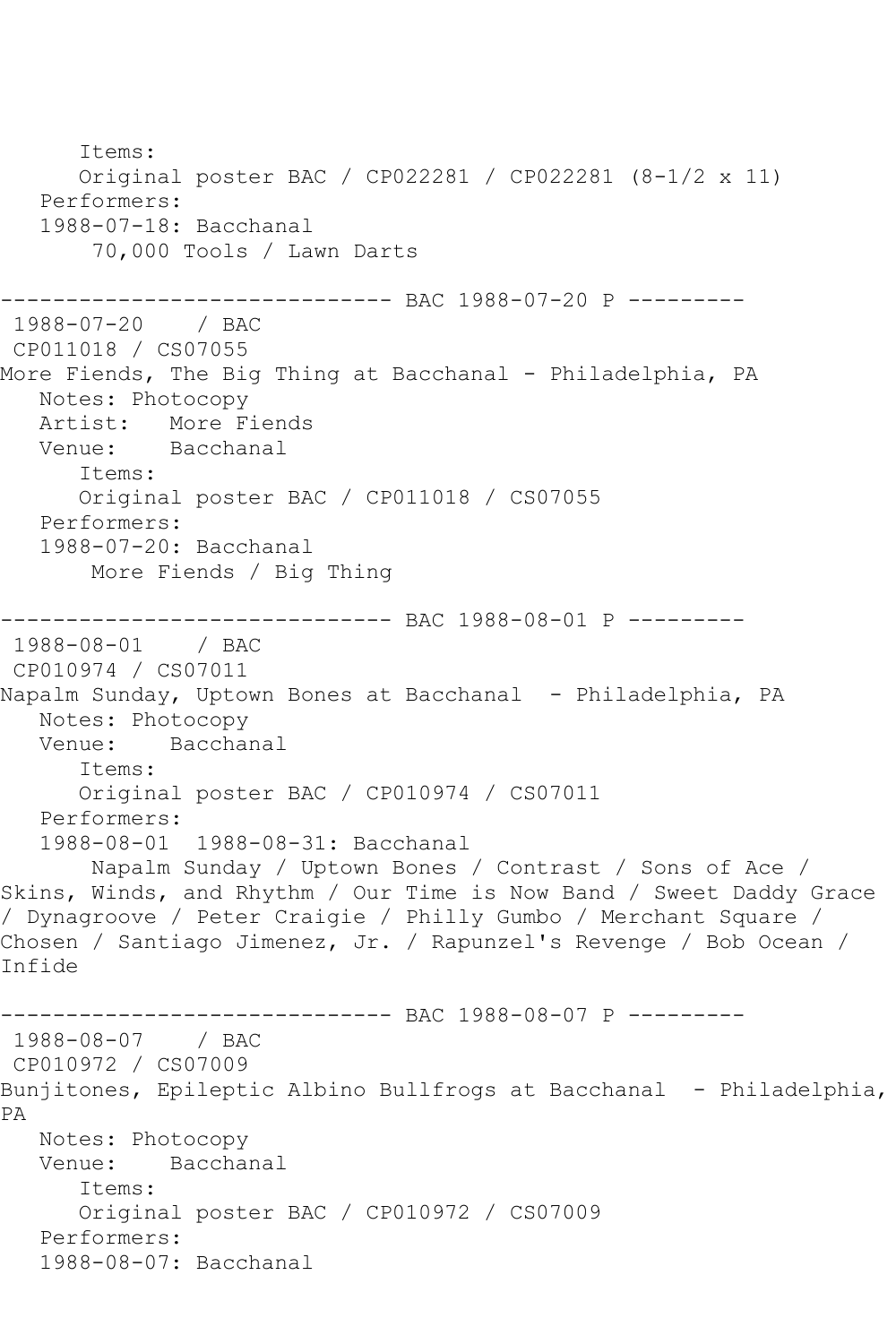Bunjitones / Epileptic Albino Bullfrogs / Carrion / More Fiends / New Ghost / Sweet Vengeance / Big Myth / Tokyo Rumor Mill / Dig Dat Hole / Trouble Dolls / Alicia Sackwright ------------------------------ BAC 1988-09-05 P --------- 1988-09-05 / BAC CP010967 / CS07004 Our Time is Now Band at Bacchanal - Philadelphia, PA Notes: Photocopy Venue: Bacchanal Items: Original poster BAC / CP010967 / CS07004 Performers: 1988-09-05: Bacchanal Our Time is Now Band ------------------------------ BAC 1988-09-08 P --------- 1988-09-08 / BAC CP010964 / CS07001 Ellen Powell Tiberino at Bacchanal - Philadelphia, PA Notes: Offset black on white Artist: Ellen Powell Tiberino Venue: Bacchanal Items: Original poster BAC / CP010964 / CS07001 Performers: 1988-09-08: Bacchanal Ellen Powell Tiberino ------------------------------ BAC 1988-11-02 P --------- 1988-11-02 / BAC CP010983 / CS07020 Robert Jr. Lockwood at Bacchanal - Philadelphia, PA Notes: Photocopy Venue: Bacchanal Items: Original poster BAC / CP010983 / CS07020 Performers: 1988-11-02: Bacchanal Robert Jr. Lockwood ------------------------------ BAC 1988-11-09 P --------- 1988-11-09 / BAC CP011014 / CS07051 More Fiends, Carnival of Shame at Bacchanal - Philadelphia, PA Notes: Photocopy Artist: More Fiends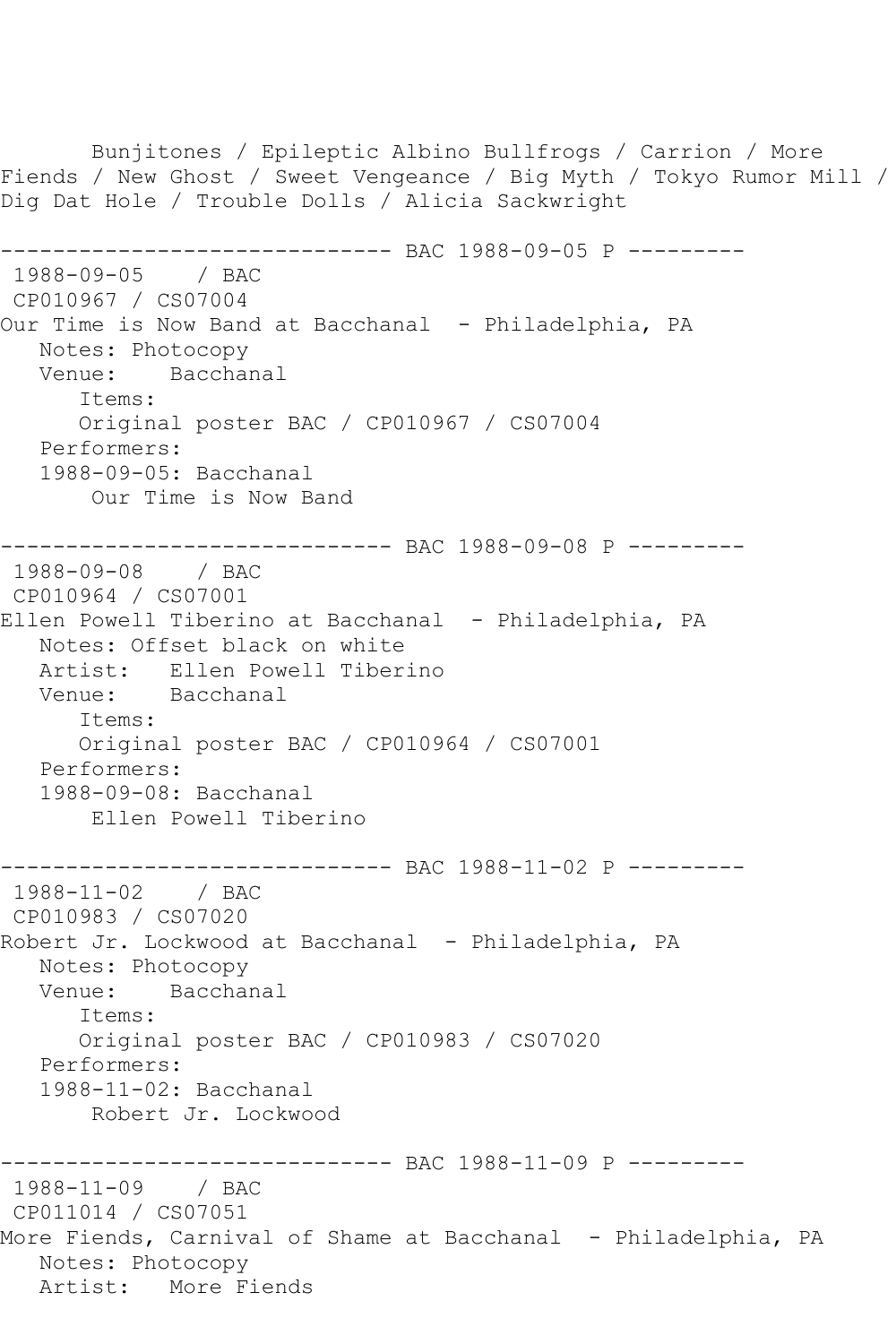```
 Venue: Bacchanal
       Items:
       Original poster BAC / CP011014 / CS07051
   Performers:
    1988-11-09: Bacchanal
        More Fiends / Carnival of Shame
------------------------------ BAC 1988-11-09 P ---------
1988-11-09 / BAC 
CP011016 / CS07053
More Fiends, Fake at Bacchanal - Philadelphia, PA
   Notes: Photocopy
   Artist: More Fiends
   Venue: Bacchanal
       Items:
       Original poster BAC / CP011016 / CS07053
   Performers:
    1988-11-09: Bacchanal
        More Fiends / Fake / Carnival of Shame
------------------------------ BAC 1988-11-16 P ---------
1988-11-16 / BAC 
CP011004 / CS07041
Ambush Bugs, Molly Russakoff at Bacchanal - Philadelphia, PA
   Notes: Photocopy
   Venue: Bacchanal
       Items:
       Original poster BAC / CP011004 / CS07041
   Performers:
    1988-11-16: Bacchanal
        Ambush Bugs / Molly Russakoff
------------------------------- BAC 1988-11-30 P ---------<br>1988-11-30   / BAC
1988 - 11 - 30CP010969 / CS07006
Trilogy of Terror, Serial Killers at Bacchanal - Philadelphia, PA
   Notes: Photocopy with Lipstick
   Venue: Bacchanal
       Items:
       Original poster BAC / CP010969 / CS07006
    Performers:
    1988-11-30: Bacchanal
        Trilogy of Terror / Serial Killers / Orifice
                  ------------------------------ BAC 1988-12-14 P ---------
1988-12-14 / BAC 
CP010973 / CS07010
```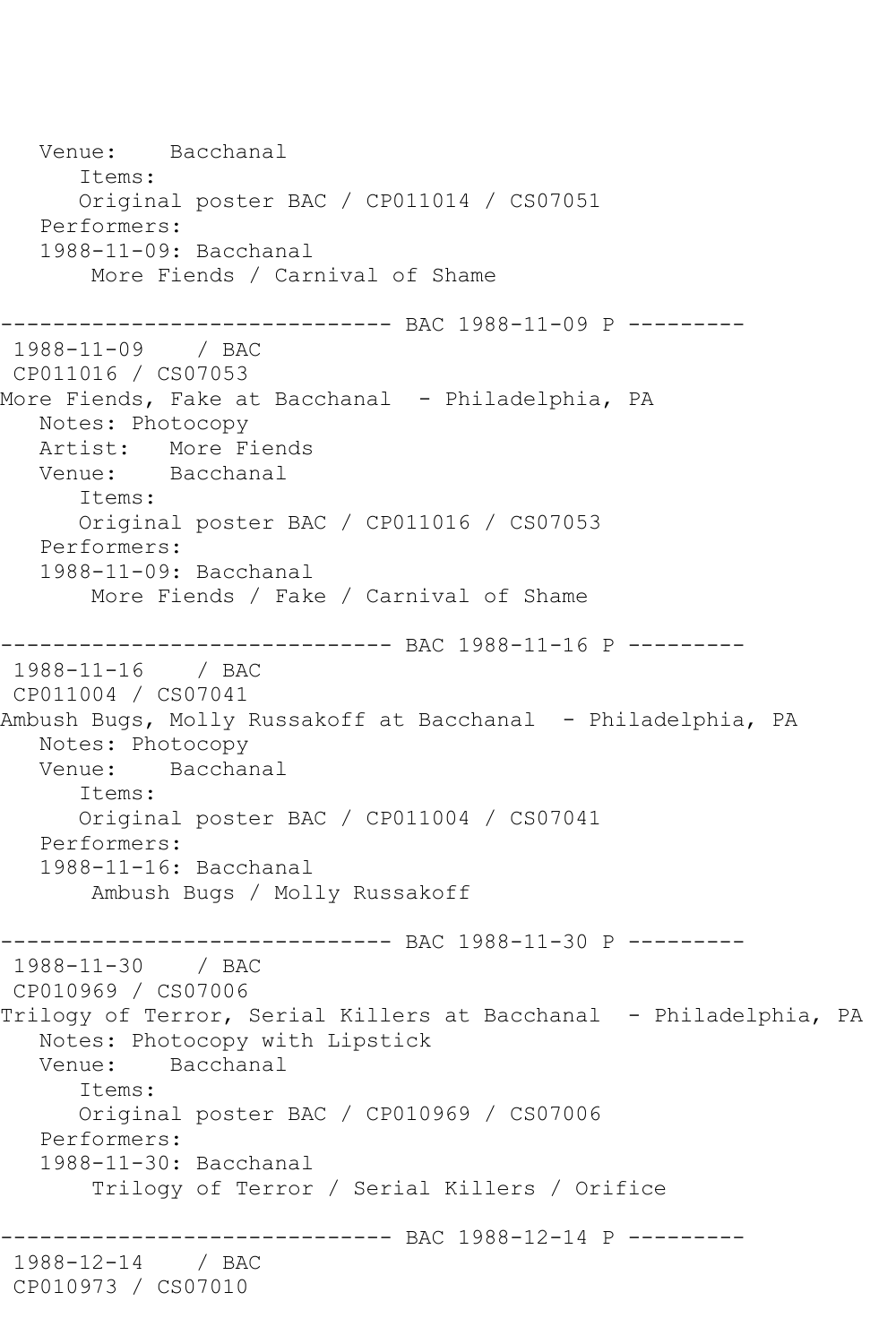Decontrol, The Siphons at Bacchanal - Philadelphia, PA Notes: Photomontage Venue: Bacchanal Items: Original poster BAC / CP010973 / CS07010 Performers: 1988-12-14: Bacchanal Decontrol / Siphons ------------------------------ BAC 1988-12-23 P --------- 1988-12-23 / BAC CP010993 / CS07030 Hypnotizing Chickens, Dr. Bombay at Bacchanal - Philadelphia, PA Notes: Photocopy Venue: Bacchanal Items: Original poster BAC / CP010993 / CS07030 Performers: 1988-12-23: Bacchanal Hypnotizing Chickens / Dr. Bombay ------------------------------ BAC 1989-01-27 P --------- 1989-01-27 / BAC CP010982 / CS07019 Dharma Bums at Bacchanal - Philadelphia, PA Notes: Photocopy Venue: Bacchanal Items: Original poster BAC / CP010982 / CS07019 Performers: 1989-01-27: Bacchanal Dharma Bums ------------------------------ BAC 1989-02-08 P --------- 1989-02-08 / BAC CP010965 / CS07002 Meth 25, Cinema Bizarre at Bacchanal - Philadelphia, PA Notes: Photocopy Venue: Bacchanal Items: Original poster BAC / CP010965 / CS07002 Performers: 1989-02-08: Bacchanal Meth 25 / Cinema Bizarre / Neo Alloy ------------------------------ BAC 1989-02-13 P --------- 1989-02-13 / BAC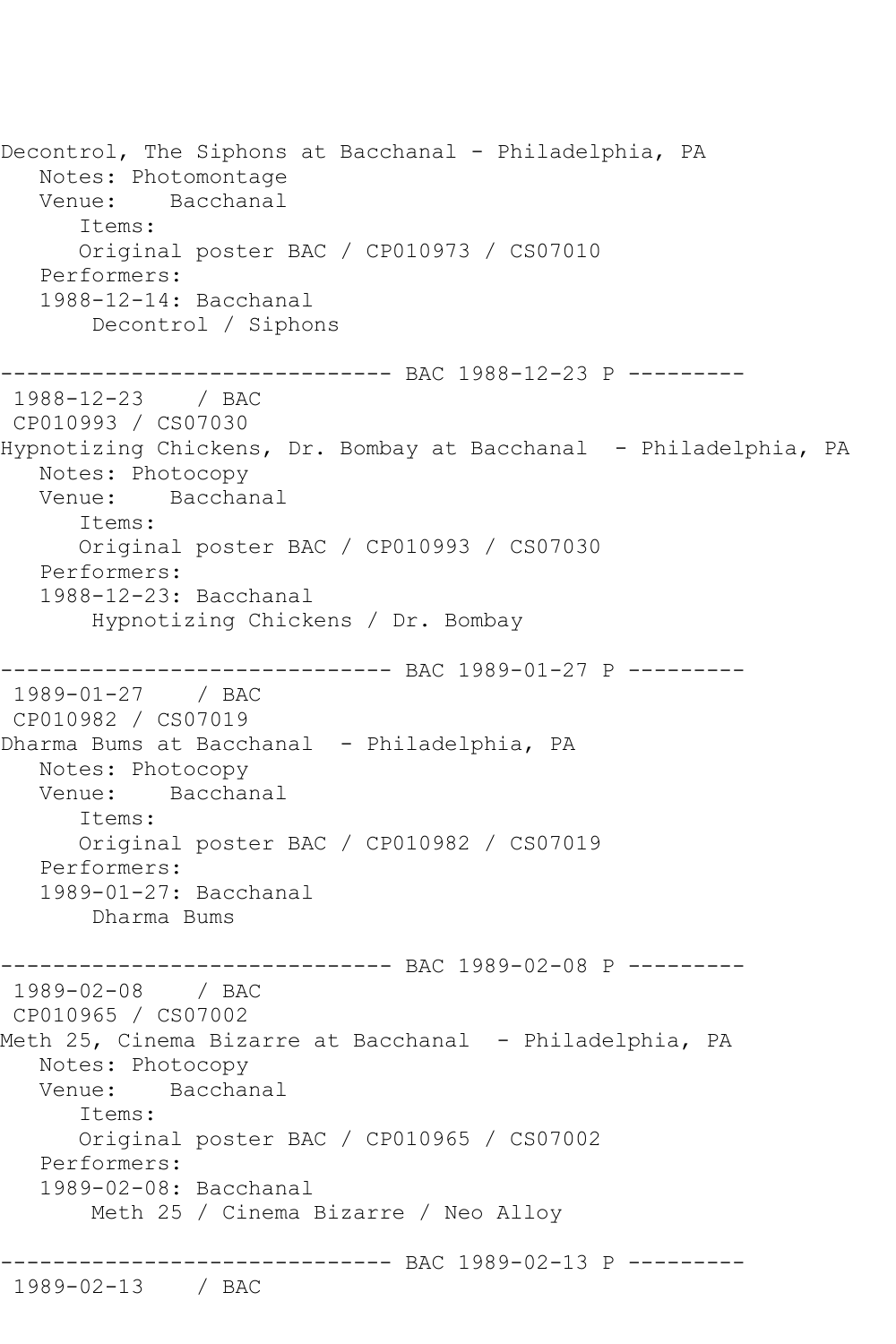```
CP010970 / CS07007
Mrs Nelson at Bacchanal - Philadelphia, PA
   Notes: Photocopy
   Venue: Bacchanal
      Items:
      Original poster BAC / CP010970 / CS07007
   Performers:
   1989-02-13: Bacchanal
       Mrs Nelson
------------------------------ BAC 1989-02-15 P ---------
1989-02-15 / BAC 
CP011010 / CS07047
The Cows, The God Bullies at Bacchanal - Philadelphia, PA
   Notes: Offset black on white
   Venue: Bacchanal
      Items:
      Original poster BAC / CP011010 / CS07047
   Performers:
   1989-02-15: Bacchanal
       Cows / God Bullies / Babes In Toyland
------------------------------ BAC 1989-02-27 P ---------
1989-02-27 / BAC 
CP010981 / CS07018
Our Time is Now at Bacchanal - Philadelphia, PA
   Notes: Offset
   Venue: Bacchanal
      Items:
      Original poster BAC / CP010981 / CS07018
   Performers:
   1989-02-27: Bacchanal
       Our Time is Now Band
                  ------------ BAC 1989-03-01 P ---------
1989-03-01 / BAC 
CP011021 / CS07058
Serial Killers, Ashtray at Bacchanal - Philadelphia, PA
   Notes: Photocopy
   Venue: Bacchanal
      Items:
      Original poster BAC / CP011021 / CS07058
   Performers:
   1989-03-01: Bacchanal
       Serial Killers / Ashtray
------------------------------ BAC 1989-03-19 P ---------
```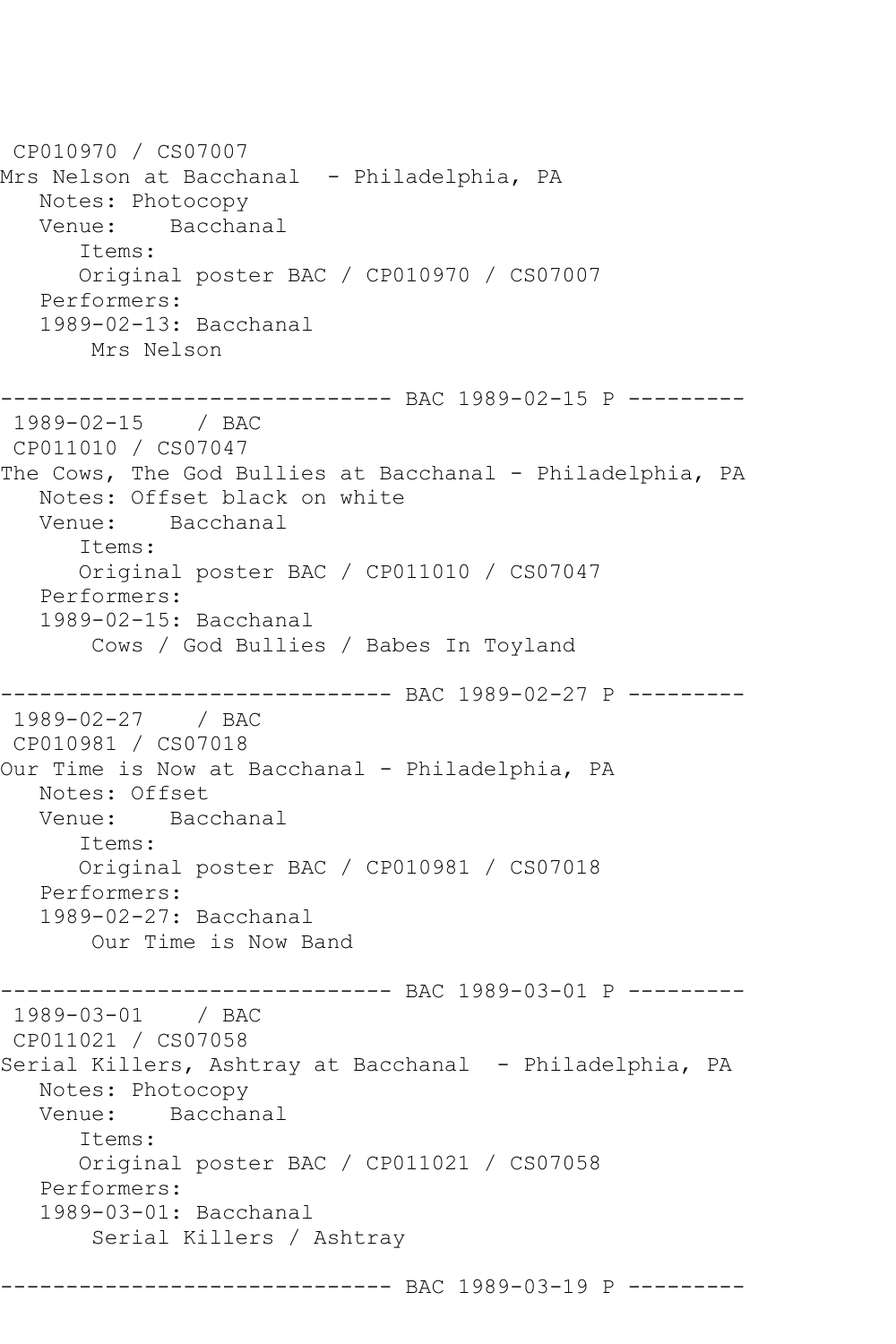```
1989-03-19 / BAC 
CP010987 / CS07024
Orifice, Blue at Bacchanal - Philadelphia, PA
  Notes: Photocopy<br>Venue: Bacchai
           Bacchanal
       Items:
      Original poster BAC / CP010987 / CS07024
   Performers:
   1989-03-19: Bacchanal
       Orifice / Blue / Doctor Bombay / Immaculate Hearts / Uptown 
Bones
------------------------------ BAC 1989-04-09 P ---------
1989-04-09 / BAC 
CP010977 / CS07014
Moods for Moderns at Bacchanal - Philadelphia, PA
   Notes: Photocopy
   Venue: Bacchanal
       Items:
      Original poster BAC / CP010977 / CS07014
   Performers:
   1989-04-09: Bacchanal
       Moods for Moderns
------------------------------ BAC 1989-04-23 P ---------
1989-04-23 / BAC 
CP011019 / CS07056
Doctor at Tree, Word of Honor at Bacchanal - Philadelphia, PA
   Notes: Photocopy
   Venue: Bacchanal
       Items:
       Original poster BAC / CP011019 / CS07056
   Performers:
   1989-04-23: Bacchanal
        Doctor at Tree / Word of Honor / Schuylkill Bayou Band / Paul 
Russo / Mike Aaron
                   ------------ BAC 1989-06-03 P ----------
1989-06-03 / BAC 
CP011500 / CS07537
Street Posters 1979-1989, an Exhibition of Flyers at Bacchanal -
Philadelphia, PA
   Notes: Photocopy
   Artist: Helen Lewes
   Venue: Bacchanal
       Items:
       Original poster BAC / CP011500 / CS07537
```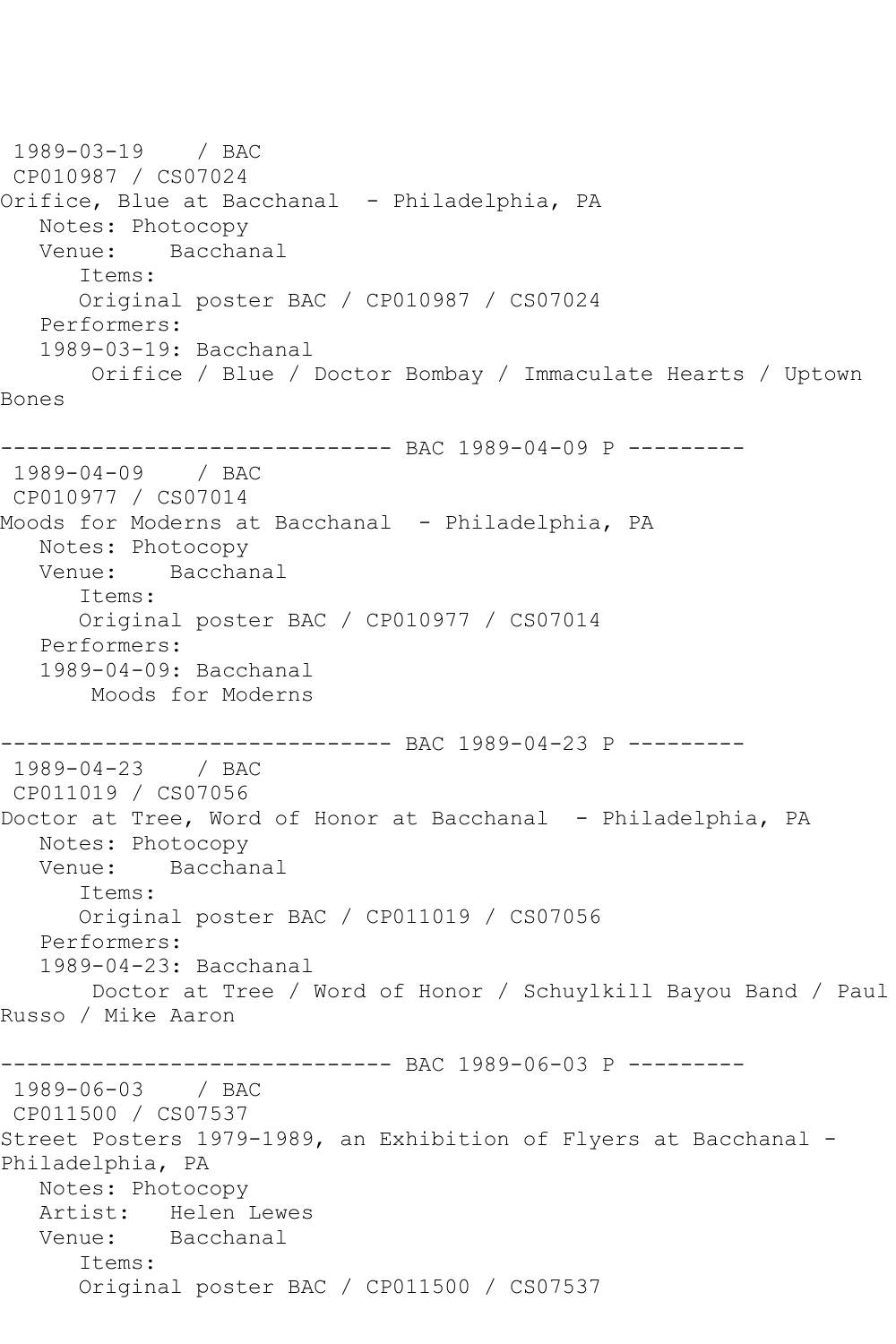```
 Performers:
   1989-06-03 1989-06-30: Bacchanal
------------------------------ BAC 1989-06-21 P ---------
1989-06-21 / BAC 
CP010955 / CS06992
Carnival of Shame at Bacchanal - Philadelphia, PA
   Notes: Photocopy
   Venue: Bacchanal
      Items:
      Original poster BAC / CP010955 / CS06992
   Performers:
   1989-06-21: Bacchanal
       Carnival of Shame
------------------------------ BAC 1989-07-26 P ---------
1989-07-26 / BAC 
CP011501 / CS07538
Pink Slip Daddy, Jesus Jones at Bacchanal - Philadelphia, PA
   Notes: Photocopy
   Venue: Bacchanal
      Items:
      Original poster BAC / CP011501 / CS07538
   Performers:
   1989-07-26: Bacchanal
        Pink Slip Daddy / Jesus Jones
------------------------------ BAC 1989-08-11 P ---------
1989-08-11 / BAC 
CP010980 / CS07017
Scab Cadillac, Electric Love Muffin at Bacchanal - Philadelphia, PA
   Notes: Photocopy
   Venue: Bacchanal
      Items:
      Original poster BAC / CP010980 / CS07017
   Performers:
   1989-08-11: Bacchanal
       Scab Cadillac / Electric Love Muffin
                   ----------- BAC 1989-08-23 P ---------
1989-08-23 / BAC 
CP010963 / CS07000
zzzz
   Notes: Photocopy
   Venue: Bacchanal
      Items:
```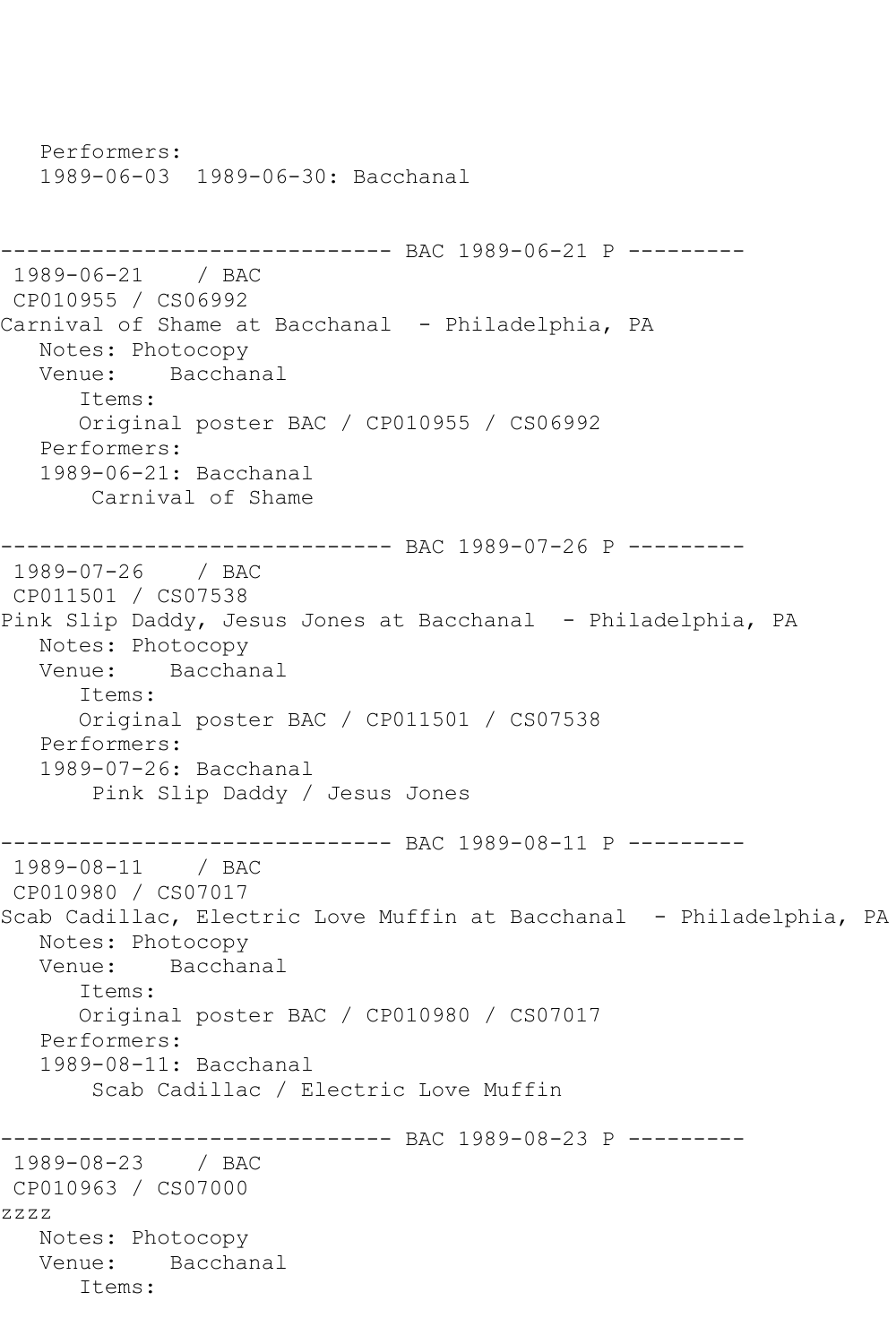```
 Original poster BAC / CP010963 / CS07000
    Performers:
    1989-08-23: Bacchanal
                    ----------- MAGP 1989-08-25 P ---------
1989-08-25 / MAGP 
CP010960 / CS06997
Crossharp Sharp at Maggie's - Philadelphia, PA
   Notes: Photocopy
   Venue: Maggie's
       Items:
       Original poster MAGP / CP010960 / CS06997
   Performers:
    1989-08-25 1989-08-31: Maggie's
        Bacchanal
        London
        Crossharp Sharp
------------------------------ BAC 1989-08-30 P ---------
1989-08-30 / BAC 
CP010958 / CS06995
More Fiends, Starvation Army at Bacchanal - Philadelphia, PA
   Notes: Photocopy
  Artist: More Fiends<br>Venue: Bacchanal
            Bacchanal
       Items:
       Original poster BAC / CP010958 / CS06995
   Performers:
    1989-08-30: Bacchanal
        More Fiends / Starvation Army
------------------------------ BAC 1989-09-10 P ---------
1989-09-10 / BAC 
CP010971 / CS07008
Sandoz Lime at Bacchanal - Philadelphia, PA
   Notes: Photocopy
   Venue: Bacchanal
       Items:
       Original poster BAC / CP010971 / CS07008
    Performers:
    1989-09-10: Bacchanal
        Sandoz Lime
                ------------------------------ BAC 1989-09-21 P ---------
1989-09-21 / BAC 
CP010957 / CS06994
```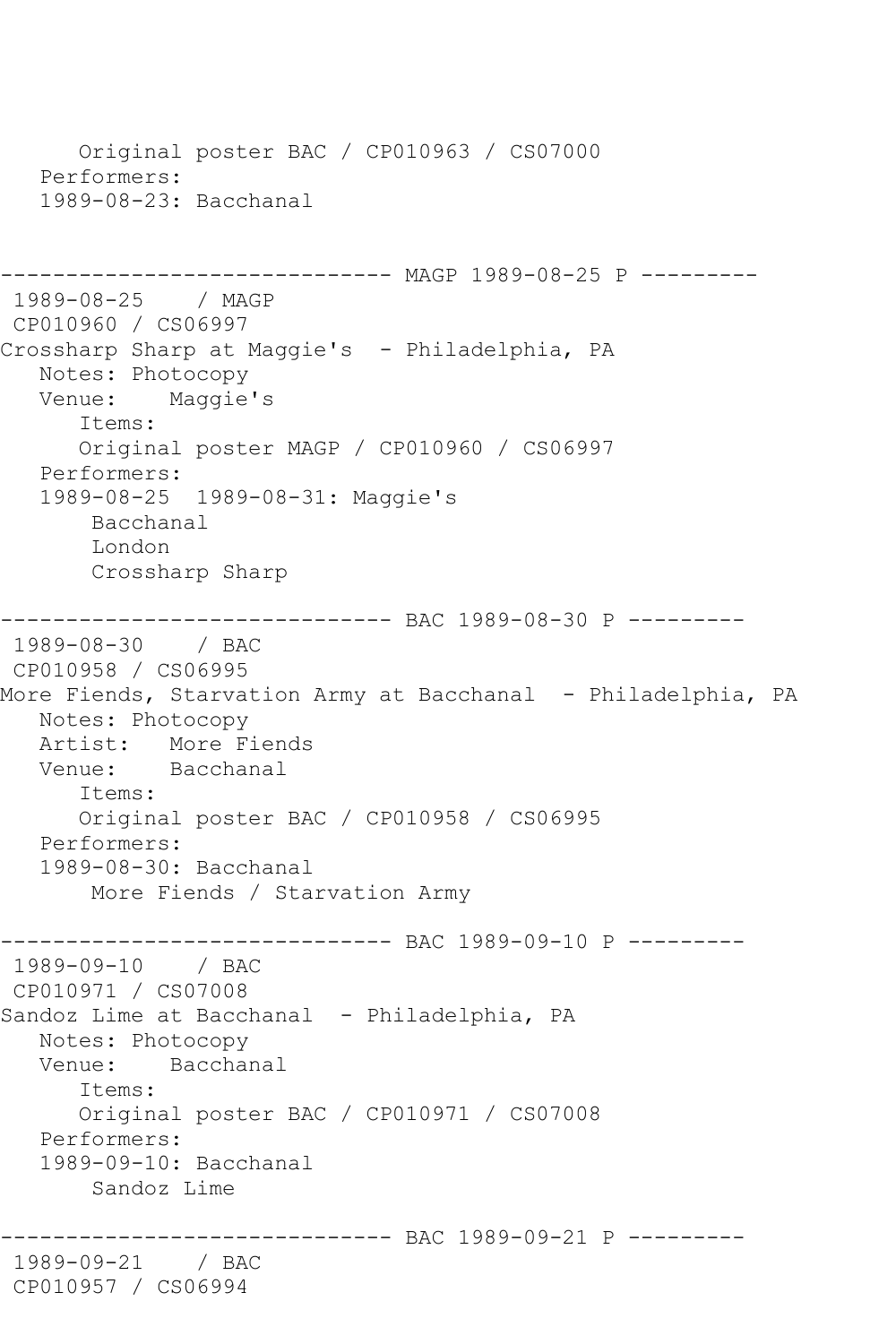Tokyo Rumor Mill at Bacchanal - Philadelphia, PA Notes: Photocopy Venue: Bacchanal Items: Original poster BAC / CP010957 / CS06994 Performers: 1989-09-21: Bacchanal Tokyo Rumor Mill ------------------------------ BAC 1989-10-04 P --------- 1989-10-04 / BAC CP010954 / CS06991 zzzz Notes: Photocopy Artist: James Lewes Venue: Bacchanal Items: Original poster BAC / CP010954 / CS06991 Performers: 1989-10-04: Bacchanal ------------------------------ BAC 1989-10-06 P --------- 1989-10-06 / BAC CP010979 / CS07016 Carnival of Shame at Bacchanal - Philadelphia, PA Notes: Photocopy Venue: Bacchanal Items: Original poster BAC / CP010979 / CS07016 Performers: 1989-10-06: Bacchanal Carnival of Shame ----------- BAC 1989-10-12 P ----------1989-10-12 / BAC CP010956 / CS06993 Tokyo Rumor Mill at Bacchanal - Philadelphia, PA Notes: Photocopy Venue: Bacchanal Items: Original poster BAC / CP010956 / CS06993 Performers: 1989-10-12: Bacchanal Tokyo Rumor Mill ------------------------------ BAC 1990-01-11 P ---------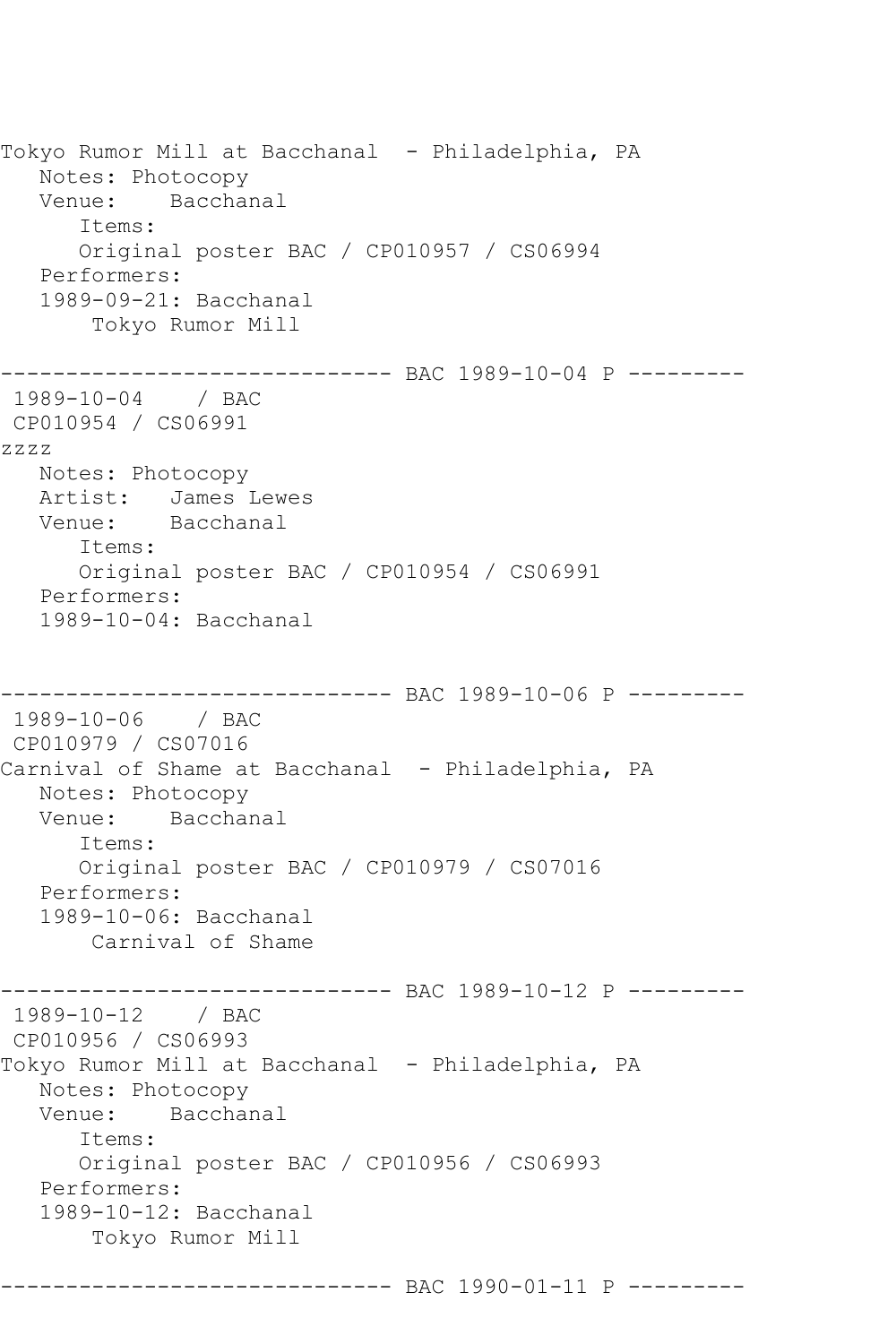```
1990-01-11 / BAC 
CP010953 / CS06990
More Fiends, Pink Slip Daddy at Bacchanal - Philadelphia, PA
   Notes: Photocopy
   Artist: More Fiends
   Venue: Bacchanal
      Items:
      Original poster BAC / CP010953 / CS06990
   Performers:
   1990-01-11: Bacchanal
       More Fiends / Pink Slip Daddy
------------------------------ BAC 1990-06-28 P ---------
1990-06-28 / BAC 
CP010975 / CS07012
Scheherazade at Bacchanal - Philadelphia, PA
   Notes: Photocopy
   Venue: Bacchanal
      Items:
      Original poster BAC / CP010975 / CS07012
   Performers:
   1990-06-28: Bacchanal
       Scheherazade
                    ----------- BAC zzzz-06-14 P ---------
zzzz-06-14 / BAC
CP012069 / CS08106
Trouble Dolls, Hypnotizing Chickens at Bacchanal - Philadelphia, PA
   Notes: Photocopy
   Venue: Bacchanal
      Items:
      Original poster BAC / CP012069 / CS08106
   Performers:
   zzzz-06-14 zzzz-06-15: Bacchanal
       Khyber Pass
       Trouble Dolls / Hypnotizing Chickens / House Plants
------------------------------ BAC zzzz-08-25 P ---------
zzzz-08-25 / BAC 
CP011022 / CS07059
Carnival of Shame, The Big Thing at Bacchanal - Philadelphia, PA
   Notes: Photocopy
   Venue: Bacchanal
      Items:
      Original poster BAC / CP011022 / CS07059
   Performers:
   zzzz-08-25: Bacchanal
```